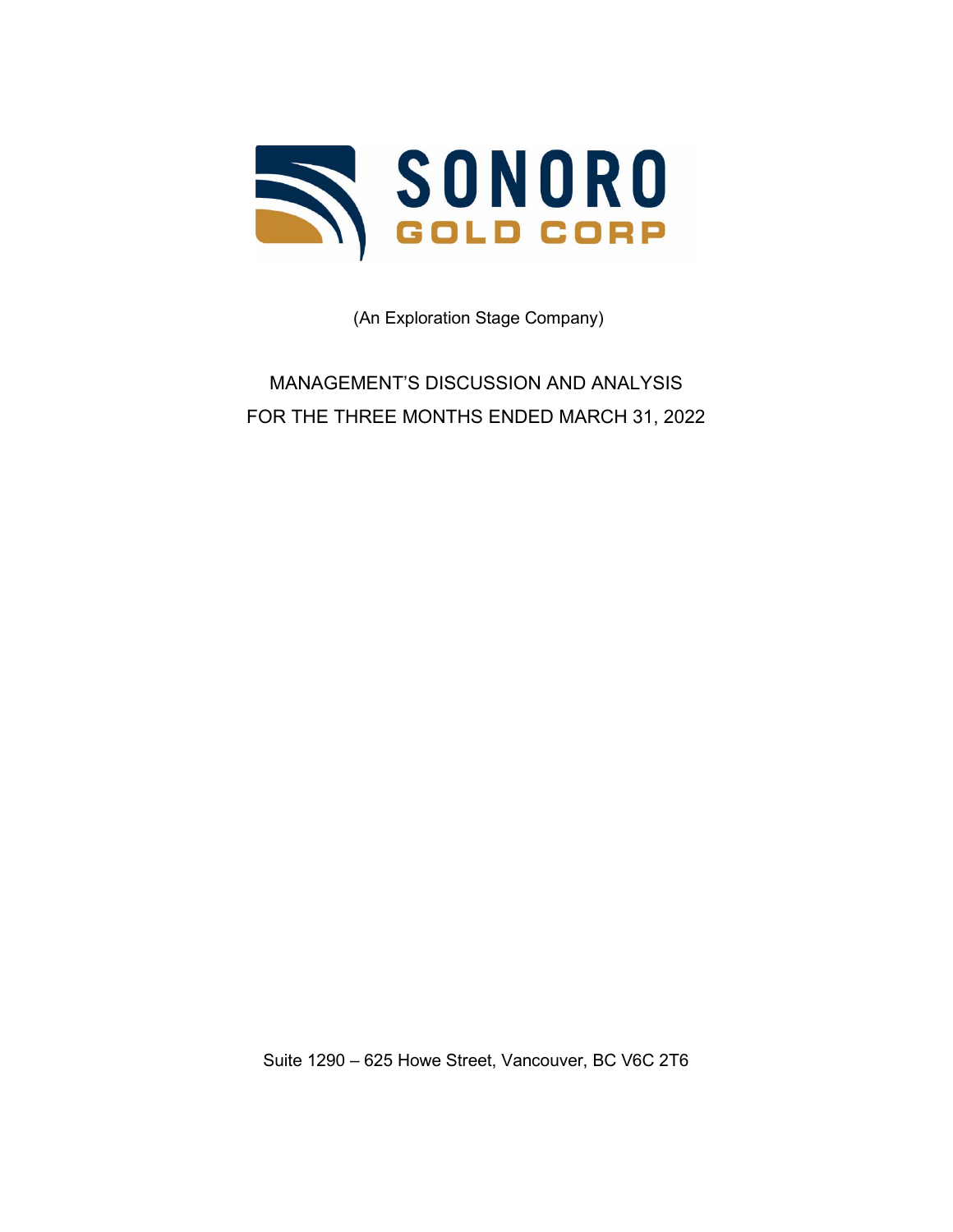# **INTRODUCTION**

This Management's Discussion and Analysis ("MD&A") of the financial position and results of activities of Sonoro Gold Corp. ("Sonoro" or the "Company") is prepared as of May 27, 2022 and should be read in conjunction with the condensed consolidated interim financial statements for the three months ended March 31, 2022 ("Interim Financial Statements") and the audited consolidated financial statements for the year ended December 31, 2021, ("Annual Financial Statements") and the related notes thereto. Additional information and disclosure relating to the Company can be found on SEDAR at [www.sedar.com.](http://www.sedar.com/)

# **FORWARD LOOKING STATEMENTS**

This MD&A contains "forward-looking statements" within the meaning of applicable Canadian securities legislation, which include all statements other than statements of historical fact that address activities, events or developments that the Company believes, expects or anticipates will or may occur in the future. These include, without limitation:

- Company's anticipated results and developments in the Company's operations in future periods;
- planned exploration and development of its mineral properties;
- planned expenditures and budgets;
- evaluation of the potential impact of future accounting changes;
- estimates concerning share-based compensation and carrying value of properties; and
- other matters that may occur in the future.

These statements relate to analyses and other information that are based on expectations of future performance and planned work programs.

Statements concerning mineral resource estimates may also be deemed to constitute forward-looking statements to the extent that they involve estimates of the mineralization that will be encountered if the related property is developed.

With respect to forward-looking statements and information contained herein, the Company has made a number of assumptions with respect to, including among other things, the price of gold and other metals, economic and political conditions, and continuity of operations. Although the Company believes that the assumptions made and the expectations represented by such statements or information are reasonable, there can be no assurance that forward-looking statements or information contained or incorporated by reference herein will prove to be accurate.

Forward-looking statements are subject to a variety of known and unknown risks, uncertainties and other factors which could cause actual events or results to differ materially from those expressed or implied by the forward-looking statements, including, without limitation:

- fluctuations in mineral prices:
- the Company's dependence on a limited number of mineral projects;
- the nature of mineral exploration and mining and the uncertain commercial viability of certain mineral deposits;
- the Company's lack of operating revenues;
- the Company's ability to obtain necessary financing to fund the development of its mineral properties or the completion of further exploration programs;
- jurisdiction operating risks which can over time include changes in political, economic, regulatory and taxation regimes;
- governmental regulations and specifically the ability to obtain necessary licenses and permits;
- risks related to the Company's mineral properties being subject to prior unregistered agreements, transfers, or claims and other defects in title;
- fluctuations in the currency markets: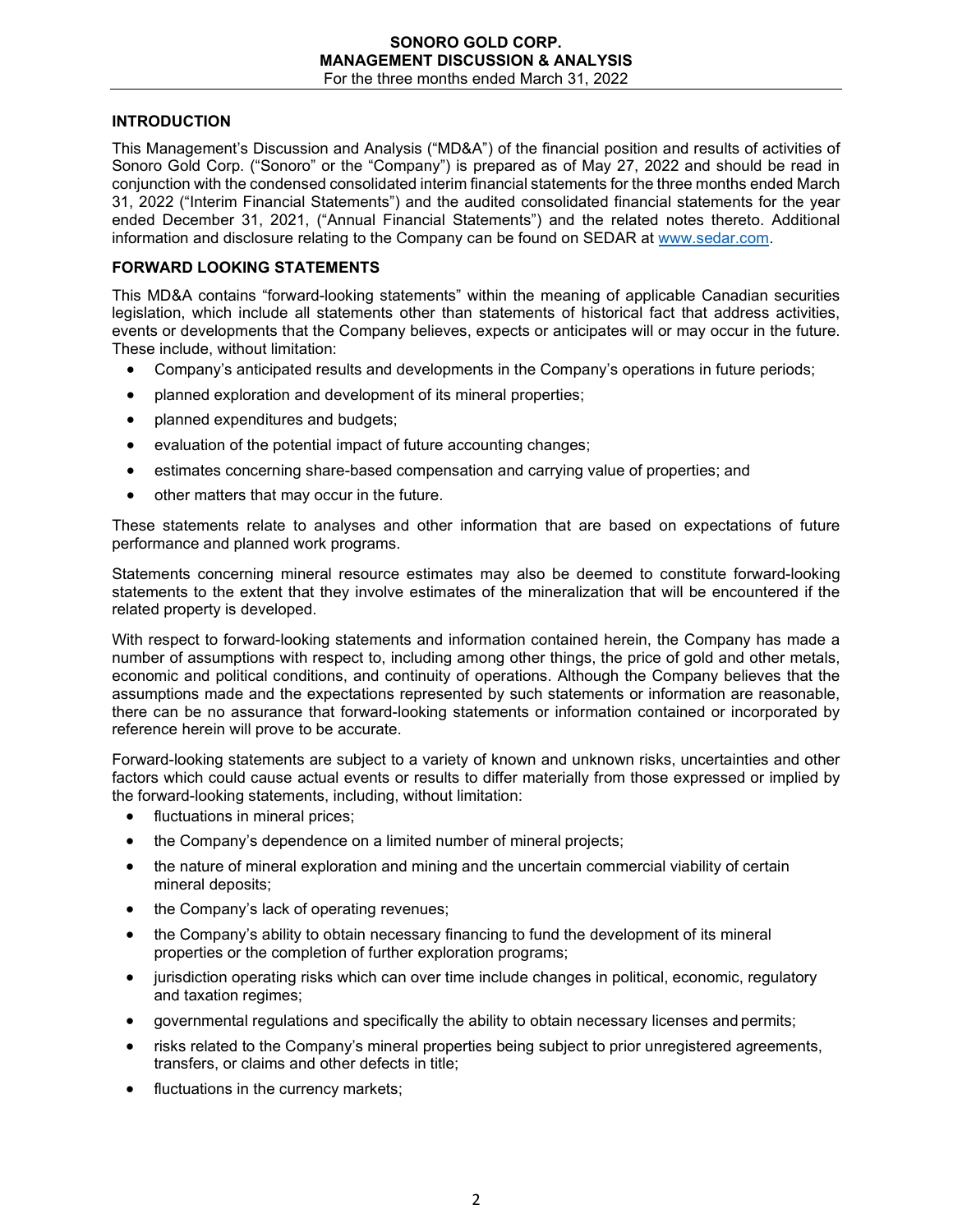- changes in environmental laws and regulations which may increase costs of doing business and restrict the Company's operations;
- risks related to the Company's dependence on key personnel; and
- estimates used in the Company's consolidated financial statements proving to be incorrect.

This is not an exhaustive list of the factors that may affect the Company's forward-looking statements. Should one or more of these risks and uncertainties materialize, or should underlying assumptions prove incorrect, actual results may vary materially from those described in the forward-looking statements. The Company's forward-looking statements are based on beliefs, expectations and opinions of management on the date the statements are made. For the reasons set forth above, investors should not place undue reliance on forward-looking statements.

# **DESCRIPTION OF BUSINESS**

Sonoro was incorporated in Ontario on November 30, 1944 under the Company Act of Ontario. On January 15, 2007, the Company was issued a Certificate of Continuation by the Province of British Columbia. The Company's principal business activity is the acquisition, exploration and development of exploration and evaluation assets. The Company is a publicly–traded Company listed on the TSX Venture Exchange under the symbol "SGO".

The Company has financed its current exploration and development activities principally by the issuance of common shares. The Company intends to continue relying upon the issuance of securities to finance its future activities but there can be no assurance that such financing will be available on a timely basis under terms acceptable to the Company.

## **HIGHLIGHTS**

- In August 2020, the Company closed a non-brokered private placement offering of 36,363,638 units at \$0.22 per unit for proceeds of \$8,000,000.
- In September 2020, the Company paid the final US\$70,000 instalment for the acquisition of the Cabeza Blanca concession and secured 100% title to the concession through execution of an "Assignment of Title to Mining Concession Agreement" filed with the Public Registry of Mining.
- In August 2020, the Company commenced a drill program at the Cerro Caliche project in Sonora, Mexico for up to 50,000 meters of core and reverse circulation drilling.
- In November 2020, Sonoro contracted with McClelland Laboratories of Sparks, Nevada to conduct metallurgical testing for the Cerro Caliche project.
- In December 2020, the Cerro Caliche metallurgical testing program commenced when Sonoro delivered to McClelland Laboratories 5.5 tonnes of PQ-sized cores extracted from 10 drill holes in five distinct mineralized zones within the Cerro Caliche project.
- In December 2020, Sonoro contracted with Micon International Limited of Toronto, Ontario, to prepare an NI 43-101 updated resource report on the Cerro Caliche project.
- In December 2020, Sonoro contracted with D.E.N.M. Engineering of Mississauga, Ontario, to prepare a Preliminary Economic Assessment ("PEA") on the Cerro Caliche project.
- On April 20, 2021, the Company closed a non-brokered private placement for gross proceeds of \$3,111,045.
- On October 29, 2021, Sonoro filed an independent PEA technical report on the Cerro Caliche project.
- In November 2021, the Company commenced its Phase IV drilling program at its Cerro Caliche gold project in Sonora, Mexico
- In December 2021, the Company closed a non-brokered private placement offering of 16,666,667 units at \$0.18 per unit for proceeds of \$3,000,000.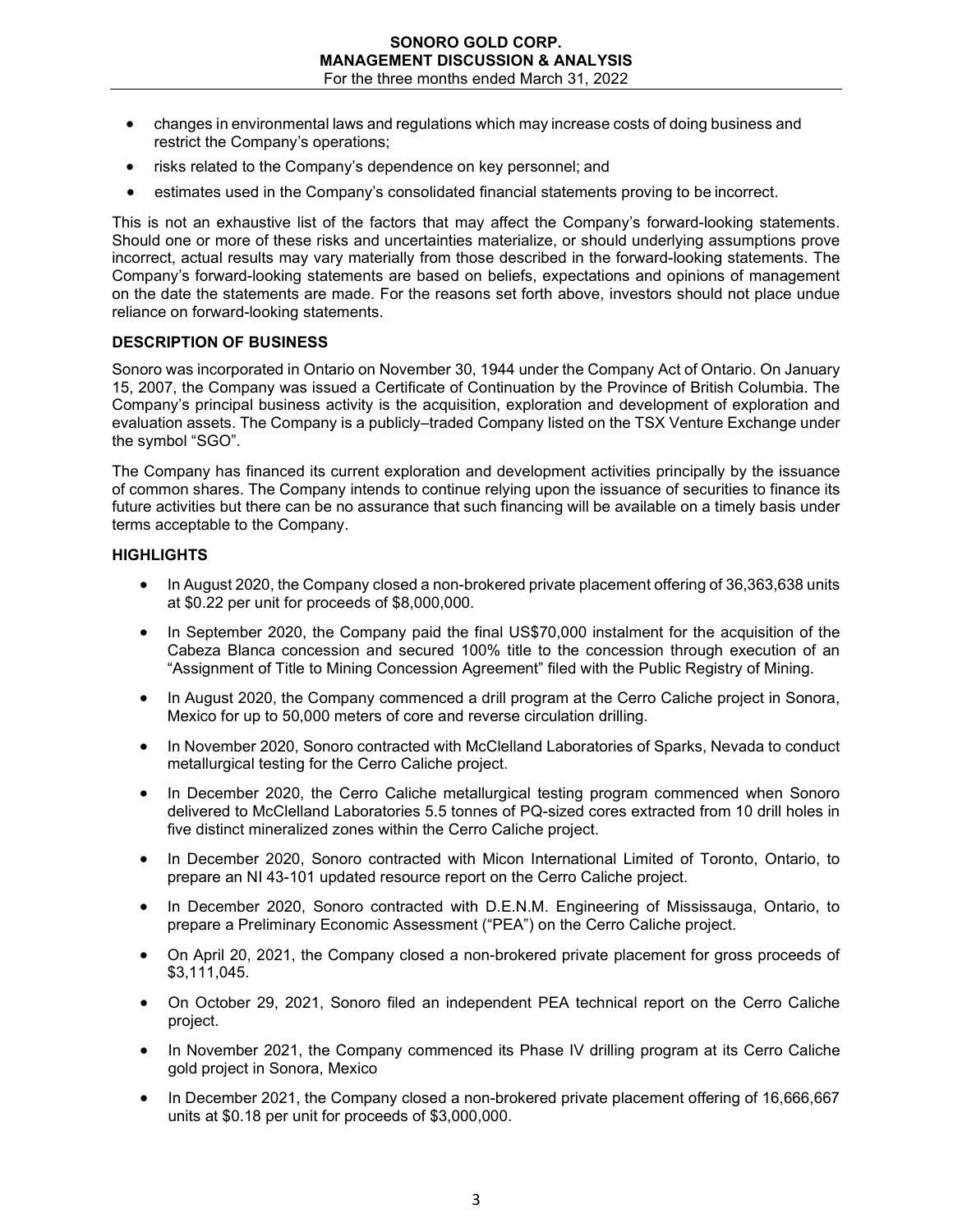# **PROJECT UPDATE: Cerro Caliche Project**

The Cerro Caliche Project is located in the Cucurpe Municipality of Sonora State in northwestern Mexico and is comprised of 15 contiguous mining concessions covering a total area of 1,350.10 hectares (ha). The concessions are held under five Option to Purchase or Assignment of Title agreements by the Company's wholly owned Mexican subsidiary Minera Mar De Plata, S.A. de C.V. (MMP).

### *Cerro Caliche Option Agreements*

On January 23, 2018, MMP entered into an option agreement (the "Cerro Caliche Option Agreement") with a resident of Sonora, Mexico (the "Cerro Caliche Vendor"), to acquire a 100% interest (the "Cerro Caliche Option") in the Cerro Caliche Group of Concessions ("Cerro Caliche"), for total consideration of USD \$2,977,000 payable in instalments over 72-months.

Under the terms of the Cerro Caliche Option Agreement, the Cerro Caliche Vendor will be entitled to a 2% net smelter returns royalty ("Cerro Caliche NSR") from the proceeds of the sale of minerals from the Cerro Caliche concessions. The Company has an option to purchase the Cerro Caliche NSR at any time for USD \$1,000,000 for each one percent of the Cerro Caliche NSR.

On March 14, 2018, MMP entered into an option agreement (the "Rosario Option Agreement") with a resident of Tucson, Arizona (the "Rosario Vendor"), to acquire a 100% interest (the "Rosario Option") in the Rosario Group of Concessions ("Rosario") for total consideration of USD \$1,600,000 payable in instalments over 72-months.

Under the terms of the Rosario Option Agreement, the Rosario Vendor will be entitled to a 2% net smelter returns royalty ("Rosario NSR") from the proceeds of the sale of minerals from the Rosario concession. The Company has an option to purchase the Rosario NSR at any time for USD \$1,000,000 for each one percent of the Rosario NSR.

On May 29, 2018, MMP entered into an option agreement with two residents of Sonora, Mexico to acquire a 100% interest in the Tres Amigos concession for total consideration of USD \$130,000 payable in instalments over 48 months.

On August 10, 2018, MMP entered into an option agreement with a resident of Sonora, Mexico, to acquire a 100% interest in the El Colorado concession for total consideration of USD \$100,000 payable in two instalments. In February 2019, the final instalment of USD \$50,000 was paid, securing 100% title to the concession through the execution of an "Assignment of Title to Mining Concession Agreement".

On October 5, 2018, MMP entered into an option agreement with a resident of Sonora, Mexico to acquire a 100% interest in the Cabeza Blanca concession for total consideration of USD \$175,000 payable in installments over two years, plus 250,000 common shares. In September 2020, the final installment of USD \$70,000 was paid securing 100% title to the concession through the execution of an "Assignment of Title to Mining Concession Agreement".

Under Mexican law, mineral exploration rights are separate from surface rights and concession holders are required to negotiate with the landowner to access the land. Surface rights for the Cerro Caliche Project are controlled by the Rancho Cerro Prieto, a family-owned ranch. In June 2018, MMP entered into a seven-year surface rights agreement in consideration of annual payments of USD \$48,800.

### **Cerro Caliche – Exploration History**

The Cerro Caliche Project has been the subject of exploratory work and artisan mining since the 1800s. Despite the scarcity of records, numerous small scale prospecting pits as well as shallow shafts and tunnels are evident throughout the property with several of the workings now overgrown with thick vegetation. Following the 2018 acquisition of the Cerro Caliche concessions, the Company carried out an in-depth analysis of historical data from prior exploration programs conducted on the property between 2006 and 2011 by prior operators. In September 2018, the Company initiated a multi-phase exploration program of drilling, geological mapping, and surface rock sampling. Between October 2018 and April 2021, the Company completed 34,500 meters of drilling, confirming the presence of a broadly mineralized lowsulphidation epithermal vein structure and the presence of multiple northwest trending gold mineralized zones along trend and near surface.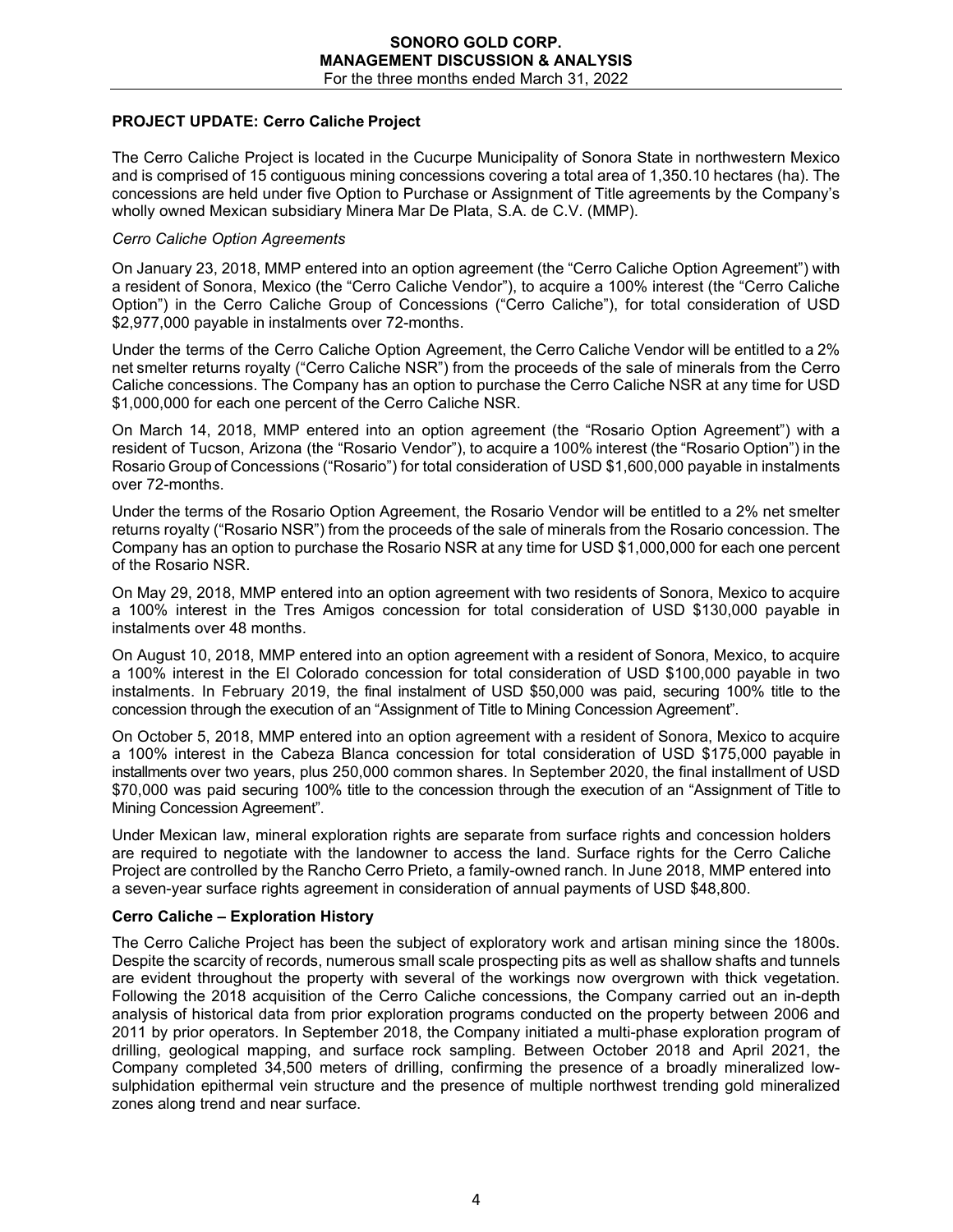### **August 2020: Launch Phase III Drilling Program at Cerro Caliche**

In August 2020, the Company commenced its Phase III drilling program to demonstrate a material expansion of the concession's oxide gold mineralization and support a proposed Heap Leach Mining Operation (HLMO) with a conceptual operating capacity of up to 15,000 tons per day (tpd).

Drilling results confirmed a material expansion of several mineralized zones as well as the potential coalescence of at least two mineralized zones into a single body of shallow, oxide gold mineralization.

In November 2020, the Company engaged McClelland Laboratories of Sparks, Nevada to conduct independent metallurgical testing of the mineralization at Cerro Caliche. The Company delivered to McClelland over 5,500 kilograms of mineralized material from ten 85-mm diameter PQ core holes drilled at five distinct zones from central and western regions of the property. Metallurgical testing will help determine the heap leach characteristics of the oxide mineralization, provide quantified estimates of gold and silver recovery and offer recommendations for crushing sizes and associated process flow sheet development.

In March 2021, the Company announced results from 43 bottle roll tests over 96-hours at a coarse sizing of 80% - 1.7 mm feed size. Subsequent leach recoveries averaged 80.3% for gold and 27.2% for silver. Sodium cyanide consumption rates averaged 0.20 kg/t and lime addition averaged 2.1 kg/t for the bottle roll tests at varying feed grades. The leaching profile indicated a fast recovery over the 24-hours for gold, with a slower profile for silver as expected.

On August 19, 2021, the Company announced column metallurgical test results returned an average recovery rate of 74% for gold and 27% for silver. Recovery results obtained at the 80% minus 12.5 mm feed size averaged 74% over approximately 90 days and results from the 50mm feed size averaged 66% gold recovery over approximately 100 days. Column testing confirmed heap leach amenability at both feed sizes and no obvious variations in recovery related to ore zone or material type. Cyanide consumptions were low, and good pH control was maintained.

In August 2021, the Company completed a surface sampling program where assay results outlined linear structural corridors of anomalous gold, silver and base metal mineralization, as well as a 750-meter extension of two known mineralized zones. Results also revealed oxide gold mineralized "windows" with strong stockwork quartz veining and broad zones of gold and silver mineralization. Assay results from 17 samples returned grades between 2.5 and 14.3 g/t Au.

### **Cerro Caliche – National Instrument 43-101 PEA Technical Report Filed**

An independent technical report titled "Preliminary Economic Assessment on the Cerro Caliche Project, Sonora, Mexico" dated October 29, 2021 (the "PEA") was prepared in accordance with the requirements of National Instrument 43-101 by D.E.N.M. Engineering Ltd. with an updated resource estimation completed by Micon International Ltd. The PEA was filed both on SEDAR at [www.sedar.com,](http://www.sedar.com/) and on the Company's website at [www.sonorogold.com.](http://www.sonorogold.com/)

The report considers an open-pit, Heap Leap Mining Operation (HLMO) with a capacity of 15,000 tonnes per day (tpd). Utilizing base metal prices of USD \$1,750 Au oz and USD \$22 Ag oz, after-tax net present value at a 5% discount (NPV<sub>5</sub>) is estimated at USD \$41.5 million and after-tax internal rate of return (IRR) is estimated at 32.4% with a 2.2-year payback.

| <b>Assumption / Results</b>   | Value   |
|-------------------------------|---------|
| <b>Total Tonnes Processed</b> | 31.5 M  |
| <b>Total Tonnes Waste</b>     | 65.5 M  |
| <b>Strip Ratio</b>            | 2.1     |
| Gold Grade (g/t)              | 0.41    |
| Silver Grade (g/t)            | 4.05    |
| <b>Gold Recovery</b>          | 74%     |
| <b>Silver Recovery</b>        | 27%     |
| Gold Price (US\$/oz)          | \$1.750 |

Project Cash Flow Summary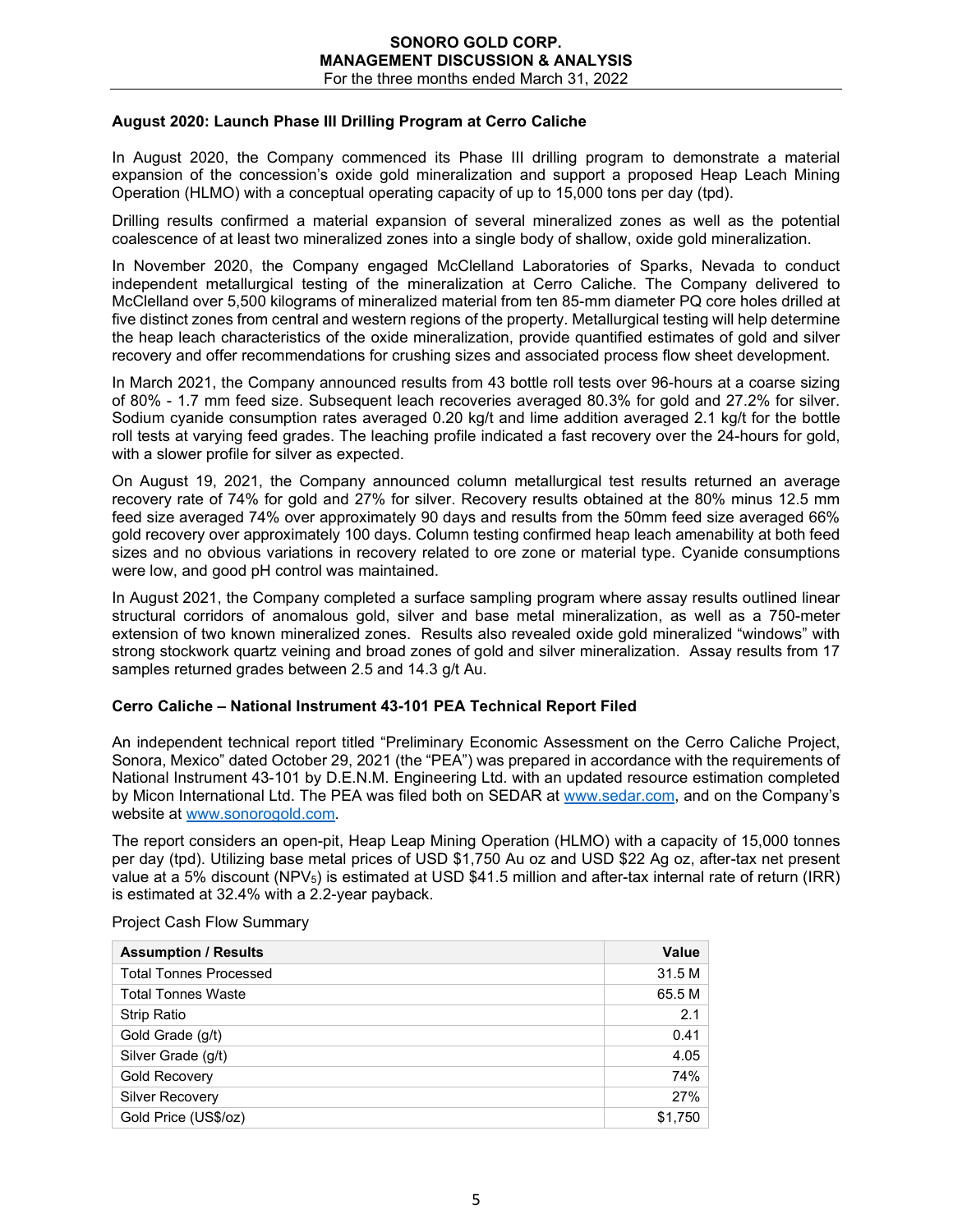| <b>Assumption / Results</b>                      | <b>Value</b> |
|--------------------------------------------------|--------------|
| Silver Price (US\$/oz)                           | \$22         |
| Annual Gold Equivalent Production (Ounces)       | 45,700       |
| <b>Total Gold Equivalent Production (Ounces)</b> | 323,500      |
| Net Revenue (Gold and Silver) (US \$m)           | \$566.2M     |
| Initial Capital Costs (US \$m)                   | \$32.2       |
| Sustaining Capital Costs (US \$m)                | \$4.8        |
| LOM Operating Costs (US \$m)                     | \$396.9      |
| Operating Cash Cost per AuEq ounce               | \$1,227      |
| All in Sustaining Cost per AuEq ounce            | \$1,351      |
| Mine Life                                        | 7 years      |
| Average Process Rate (tonnes per day)            | 15,000       |
| Pre-Tax $NPV_5$ (US \$m)                         | \$68.7       |
| After-Tax $NPV_5$ (US \$m)                       | \$41.5       |
| Pre-Tax IRR                                      | 52.7%        |
| After-Tax IRR                                    | 32.4%        |
| Payback Period                                   | 2.2 years    |

### All-In-Sustaining Costs (AISC) Summary

| <b>Operating Costs USD\$</b>          | <b>LOM</b> | \$/oz AuEq |
|---------------------------------------|------------|------------|
| Mining                                | \$174.7    | \$540      |
| Processing                            | \$204.9    | \$633      |
| Administration                        | \$17.3     | \$53       |
| <b>Total Cash Costs</b>               | \$396.9    | \$1,227    |
| Refining                              | \$20.7     | \$64       |
| Royalties                             | \$11.7     | \$36       |
| Sustaining                            | \$4.8      | \$15       |
| Closure                               | \$2.9      | \$9        |
| <b>All-in Sustaining Costs (AISC)</b> | \$437.0    | \$1,351    |

The estimated capital costs for the Cerro Caliche Gold Project are based on an open pit and heap leach mining operation (HLMO) processing five million tonnes per year and utilizing contract mining. An initial capital expenditure is estimated at USD \$32.2 million for the construction period, including 15% contingency. An additional USD \$4.8 million is estimated for sustaining capital and USD \$2.9 million is estimated for reclamation.

Cash costs for Cerro Caliche for the life of mine are estimated at USD \$396.9 million or USD \$1,227 per gold equivalent ounce and include mining, crushing and processing as well as maintenance and administration costs. All-in Sustaining Costs for the project for the life of mine are estimated at USD \$437 million or USD \$1,351 per gold equivalent ounce and include operating costs, sustaining capital, reclamation, taxes, royalties and refining charges.

Royalties include a 2% NSR to certain landholders and taxes include payments to the Mexican government for mining royalty and specific mining related taxes. Refining costs include shipping loaded carbon to a 3rd party processing facility as well as costs for processing the carbon and production of doré bars.

Open pit mining will be undertaken by a contractor and carried out by drill and blast conventional loading and truck haulage to the crushing facility. An estimated mining cost of USD \$1.90 per tonne includes drilling, blasting, hauling waste and mineralized ore to the heap leach area.

The Processing facilities at Cerro Caliche will be comprised of a crushing circuit where mineralized material is processed through a three-stage crushing plant to produce material that is p80 of  $\frac{1}{2}$ " (80% passing) method. The material is then conveyed and stacked in a conventional heap leach pad and irrigated with a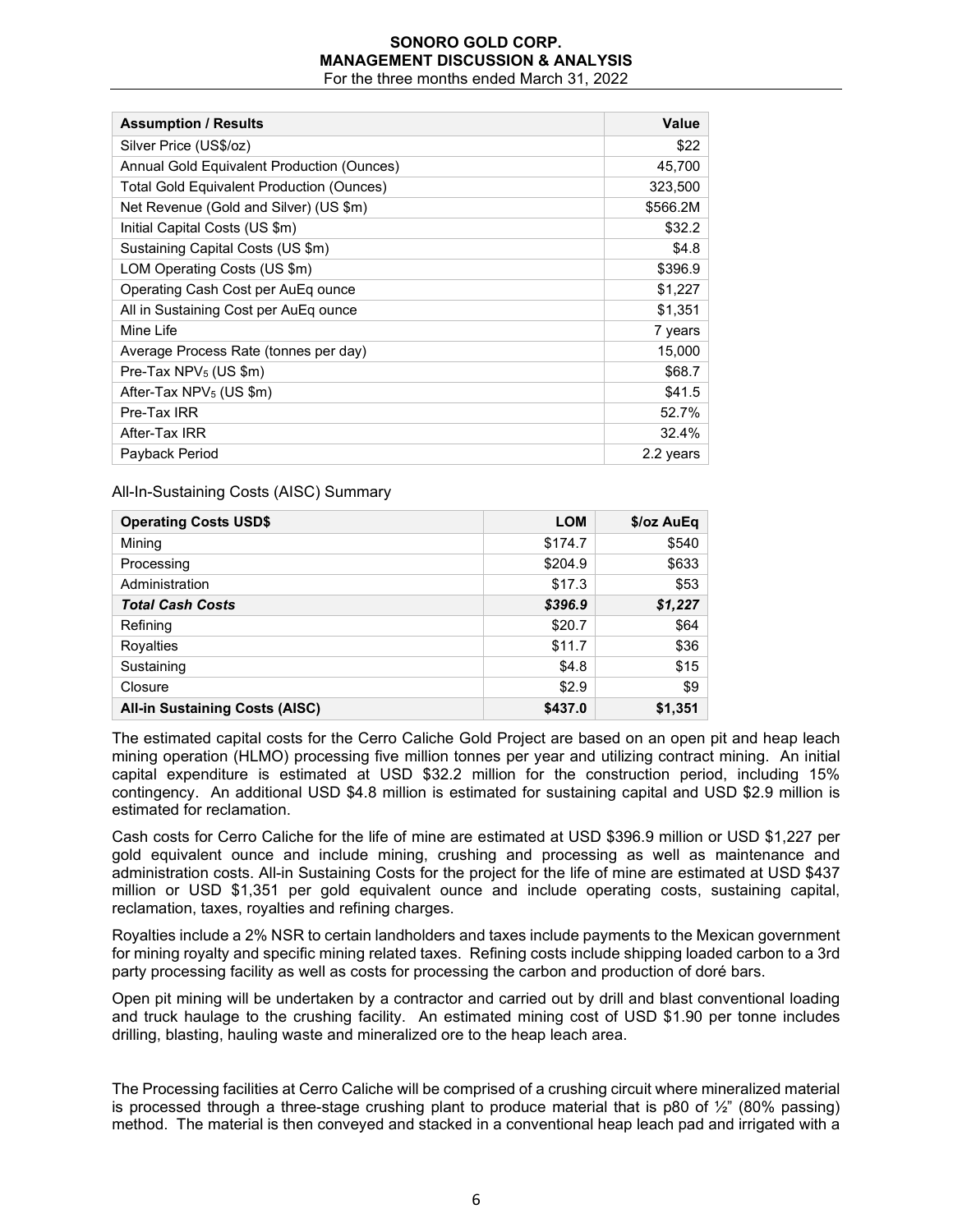low concentrate cyanide solution. Solution collected from the leach pad is then directed through a system of ditches to the processing ponds where it passes through a series of carbon columns. Gold and silver impregnated carbon is collected periodically from the columns and then dried and shipped to a 3rd party processing facility for stripping and doré bar production. An estimated processing cost of USD \$5.70 per tonne includes crushing, leaching, assaying, carbon handling and labour.

An after-tax sensitivity analysis for Net Present Value (NPV) and Internal rate of Return (IRR) on the gold and silver price, metal recovery, operating costs and initial Capex at a +/- 10% increments are presented in the following Tables.

Gold and Silver Price Sensitivities – USD \$1,750 Au and USD \$22 Ag Base Case

| <b>Sensitivity</b> | \$1,700 Au<br>\$20 Ag | \$1,750 Au<br>\$22 Ag | \$1,800 Au<br>\$24 Ag | \$1,900 Au<br>\$26 Ag | \$2,000 Au<br>\$28 Ag |
|--------------------|-----------------------|-----------------------|-----------------------|-----------------------|-----------------------|
| After-Tax $NPV5$   | \$32.6                | \$41.5                | \$50.4                | \$67.1                | \$83.9                |
| Pre-Tax $NPV5$     | \$55.0                | \$68.7                | \$82.5                | \$108.3               | \$134.1               |
| After-Tax IRR      | 26.8%                 | 32.4%                 | 37.9%                 | 48.1%                 | 58.0%                 |
| Pre-Tax IRR        | 43.9%                 | 52.7%                 | 61.3%                 | 77.1%                 | 92.4%                 |
| After-Tax Payback  | 2.6                   | 2.2                   | 1.9                   | 1.5                   | 1.2                   |

Capital and Operating Cost Sensitivities

| <b>Sensitivity</b>                           | $-20%$  | $-10%$ | <b>Base Case</b> | 10%    | 20%    |
|----------------------------------------------|---------|--------|------------------|--------|--------|
| Operating Costs - Pre-tax NPV (US\$ million) | \$129.8 | \$99.3 | \$68.7           | \$38.1 | \$7.6  |
| Operating Costs - IRR                        | 93.1%   | 73.2%  | 52.7%            | 31.7%  | 10.2%  |
| Capital Costs - Pre-tax NPV (US\$ million)   | \$75.7  | \$72.2 | \$68.7           | \$65.2 | \$61.7 |
| Capital Costs - IRR                          | 67.8%   | 59.6%  | 52.7%            | 47.0%  | 42.1%  |

Capital and Operating Cost Sensitivities



As part of the PEA, an updated Mineral Resource Estimate was completed to incorporate geological data from the Company's 2020 and 2021 drilling campaign. For the purposes of mineral resource estimation, only the data contained within the final wireframes was used. The effective number of drill holes and samples used were 419 drill holes, totaling 40,024 meters of sampling. The resource estimate is based on Sonoro's geological interpretation of the deposit that established six geological domains. The geological domains account for the two primary trends of Vein-Breccia structures which are surrounded by stockwork mineralization.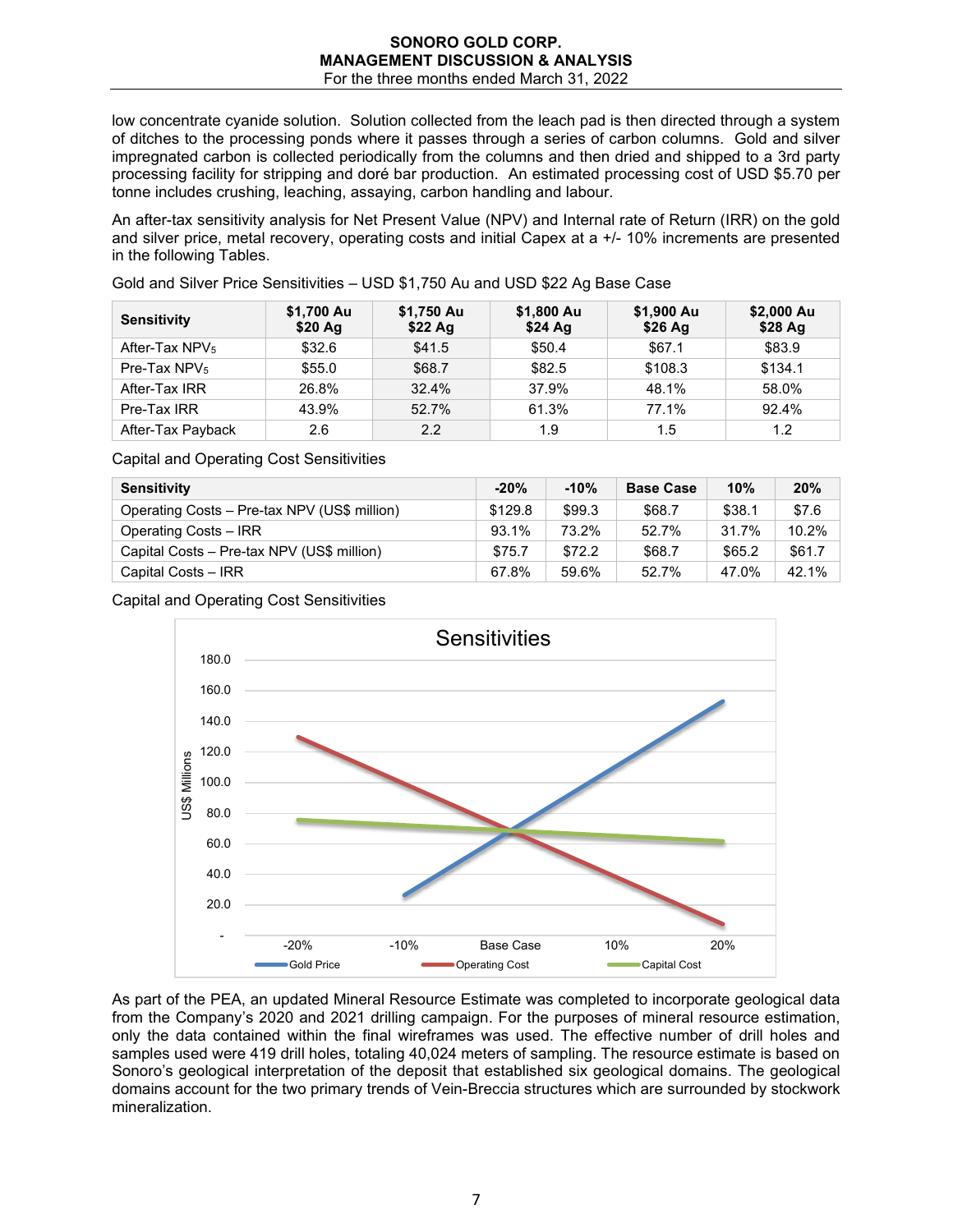These domains were analyzed for grade capping, variography and interpolated using ordinary kriging methods. Once the block model was completed it was classified into the Measured, Indicated and Inferred categories followed by a Lerchs-Grossman open pit optimization which resulted in the Mineral Resource Statement presented in the table below:

#### Mineral Resource Estimate<sup>1-5</sup>

| <b>Mining</b><br>Category<br><b>Method</b> | <b>Tonnes</b> | <b>Average Grades</b> |       |      | <b>Metal Content</b> |              |             |              |
|--------------------------------------------|---------------|-----------------------|-------|------|----------------------|--------------|-------------|--------------|
|                                            |               |                       | Au-Eq | Au   | Ag                   | Au-Eq        | Au          | Aq           |
|                                            |               | kt                    | g/t   | g/t  | g/t                  | (000s<br>Oz) | (000s<br>OZ | (000s<br>Oz) |
|                                            | Measured      | 12.844                | 0.39  | 0.37 | 3.79                 | 163          | 155         | 1,566        |
| Open Pit                                   | Indicated     | 13.851                | 0.45  | 0.44 | 3.1                  | 201          | 194         | 1,378        |
|                                            | M+I           | 26,695                | 0.42  | 0.41 | 3.43                 | 364          | 349         | 2,944        |
|                                            | Inferred      | 5.463                 | 0.44  | 0.40 | 7.34                 | 77           | 71          | 1,289        |

- 1. Mineral Resources, which are not Mineral Reserves, do not have demonstrated economic viability. The estimate of Mineral Resources may be materially affected by environmental, permitting, legal, title, taxation, socio-political, marketing or other relevant issues.
- 2. The Inferred Mineral Resource in this estimate has a lower level of confidence than that applied to an Indicated Mineral Resource and must not be converted to a Mineral Reserve. It is reasonably expected that the majority of the Inferred Mineral Resource could be upgraded to an Indicated Mineral Resource with continued exploration.
- 3. The Mineral Resources in this news release were estimated in accordance with the Canadian Institute of Mining, Metallurgy and Petroleum (CIM), Definition Standards for Mineral Resources and Reserves, prepared by the CIM Standing Committee on Reserve Definitions and adopted by the CIM Council on May 14, 2014.
- 4. The pit constrained AuEq cut-off grade of 0.207 g/t Au was derived from USD \$ 1,800/oz Au price, USD \$ 25.00/oz Ag price, 74.0% Au and 27.2% Ag process recoveries, USD \$1.90 mining, USD \$6.47/tonne process and USD \$0.49 G&A costs and 50-degree pit slopes.
- 5. The effective date of the mineral resource estimate is August 24, 2021 and the estimate is only for the oxide portion of the mineralization on the Cerro Caliche Project.

### **Recommendations**

The authors of the PEA recommended the following next steps to advance the Cerro Caliche project:

- 1. 10,000- meter drilling program proposed by Sonoro to assist in fully defining the mineralized areas within southern and northeastern extensional areas.
- 2. Improve the database and data management system to increase the data integrity, flow, use and management of all information related to the Project.
- 3. Conduct further optimization work to assist in potentially reducing costs and increasing efficiencies of mining related to the Project
- 4. Conduct further studies and optimizations to reduce the initial capital costs, including sourcing used equipment, leasing or renting options for the crushing circuit or investigate the third-party contractor for the crushing operations.

## **November 2021**: **Launch Phase IV Drilling Program at Cerro Caliche**

In November 2021, the Company resumed drilling with the objective of increasing the estimated size and grade of the project's oxide gold mineralization as well as to extend the estimated life of the proposed heap leach mining operation as outlined in the PEA. The drilling campaign will also investigate higher-grade targets as confirmation of extensive, higher-grade mineralization could potentially improve the overall economics of the project.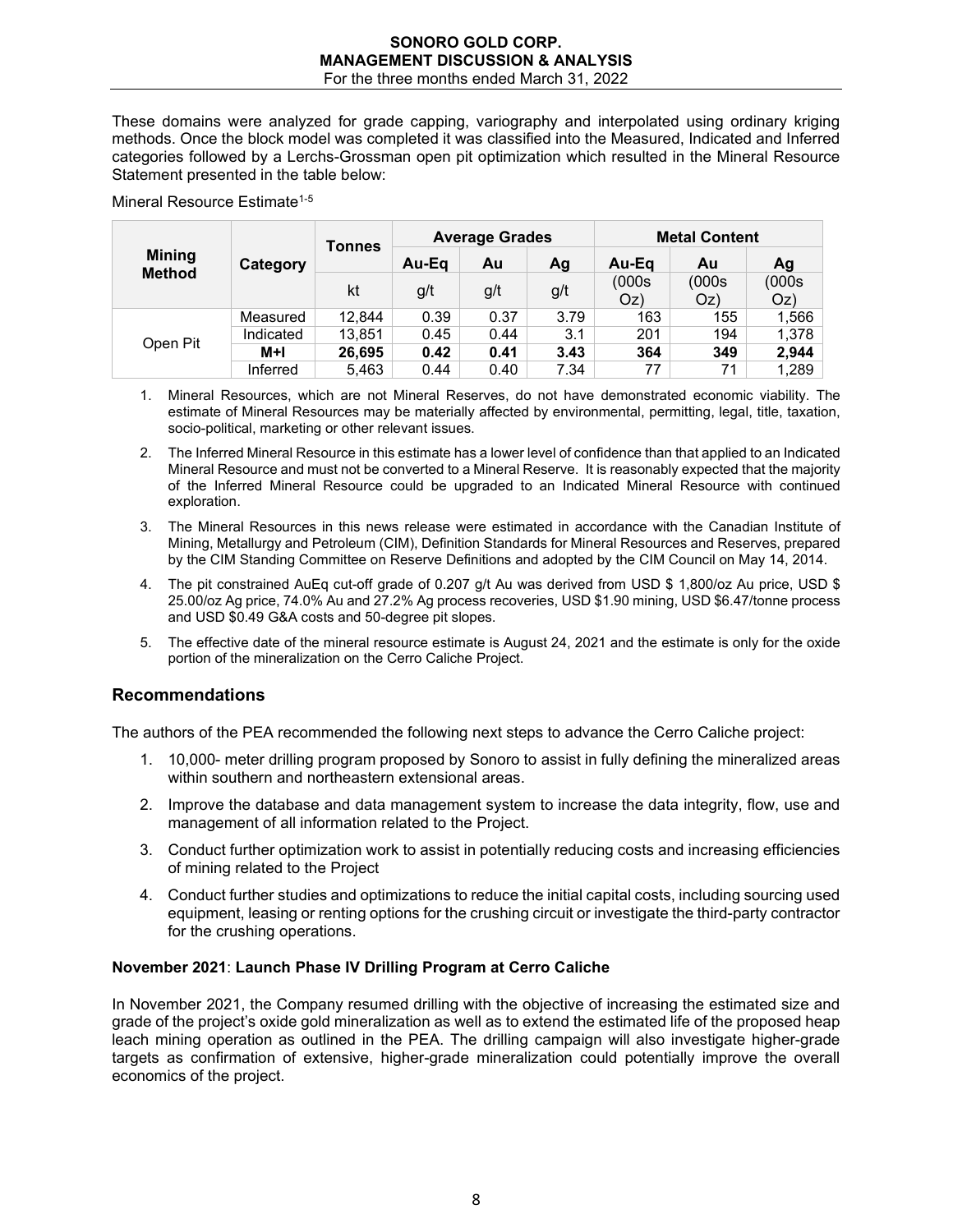# **Updated PEA Results**

On May 9, 2022, the Company announced the results of an updated PEA highlighting several opportunities to potentially increase the project's previously reported economic parameters, as well as potentially lower several identified risks.

The updated PEA has been prepared in accordance with the requirements of National Instrument 43-101 ("NI 43-101") by D.E.N.M. Engineering Ltd. of Burlington, Ontario ("D.E.N.M."), with confirmation of the applicable resource estimates completed by Micon International Limited of Toronto, Ontario ("Micon"). The full PEA will be filed on SEDAR at [www.sedar.com](http://www.sedar.com/) and Sonoro's website [www.sonorogold.com](http://www.sonorogold.com/) within 45 days of the announcement.

Based on the same mineral resource estimate contained in the Company's initial PEA, the updated report contemplates an optimized mine plan for an open pit, heap leach mining operation with an initial two-year production rate of 8,000 metric tonnes per day ("mtpd") and an increase to 15,000 mtpd for the remaining life of mine ("LOM").

The optimized mine plan increased total tonnes processed to 32.2 million tonnes and total waste to 66.8 million tonnes. Optimization also increased the average gold grade to 0.43 g/t Au for the LOM, as well as the average gold equivalent to 0.58 g/t AuEq during the first three years of production. Total recovered gold equivalent increased to 344,674 ounces.

Utilizing base metal prices of USD \$1,750 Au oz and USD \$22 Ag oz, after-tax net present value at a 5% discount (NPV5) is estimated at USD \$53.5 million and after-tax internal rate of return (IRR) is estimated at 45.6% with a 2.2-year payback.

| <b>ASSUMPTION / RESULTS</b>                  | <b>INITIAL PEA</b><br><b>VALUE</b> | <b>UPDATED</b><br><b>PEA VALUE</b> | <b>DIFFERENCE</b><br>% |
|----------------------------------------------|------------------------------------|------------------------------------|------------------------|
| Pre-Tax $NPV_{(5)}(USD)$                     | \$68.7m                            | \$84.4m                            | 22.9%                  |
| Pre-Tax IRR                                  | 52.7%                              | 74.9%                              | 42.1%                  |
| After- Tax NPV <sub>(5)</sub> (USD)          | \$41.5m                            | \$53.5m                            | 29.0%                  |
| After-Tax IRR                                | 32.4%                              | 45.6%                              | 40.4%                  |
| Revenues (USD)                               | \$566.2m                           | \$603.2m                           | 6.5%                   |
| Net Revenues (USD)                           | \$67.2m                            | \$81.3m                            | 21.0%                  |
| <b>Total Tonnes Processed</b>                | 31.5mt                             | 32.2mt                             | 2.1%                   |
| <b>Total Tonnes Waste</b>                    | 65.5mt                             | 66.8mt                             | 2.0%                   |
| Mine Life                                    | 7-Years                            | 7-Years                            | No Change              |
| <b>Strip Ratio</b>                           | 2.08                               | 2.08                               | No Change              |
| <b>Gold Recovery</b>                         | 74%                                | 74%                                | No Change              |
| <b>Silver Recovery</b>                       | 27%                                | 27%                                | No Change              |
| Gold Price (USD \$/Au oz)                    | \$1,750                            | \$1,750                            | No Change              |
| Silver Price (USD \$/Ag oz)                  | \$22                               | \$22                               | No Change              |
| Gold Grade (g/t Au)                          | 0.41                               | 0.43                               | 4.7%                   |
| Gold Equivalent Grade (g/t Au Eq) (Yrs. 1-3) | 0.51                               | 0.58                               | 13.7%                  |
| Silver Grade (g/t Au)                        | 4.05                               | 4.01                               | $-1.0%$                |
| Total Gold Equivalent Recovered (oz)         | 323,550                            | 344,674                            | 6.5%                   |
| Initial CAPEX Costs (USD)                    | \$32.2m                            | \$26.0m                            | $-19.1%$               |
| <b>Sustaining Capital Costs (USD)</b>        | \$4.9m                             | \$7.4m                             | 52.1%                  |
| LOM Operating Costs (USD)                    | \$396.9m                           | \$415.4m                           | 4.8%                   |
| Cash Cost (USD \$/ AuEq oz)                  | \$1,227                            | \$1,206                            | $-1.6%$                |
| AISC (USD \$/ AuEq oz)                       | \$1,351                            | \$1,333                            | $-1.3%$                |

Key Economic Parameters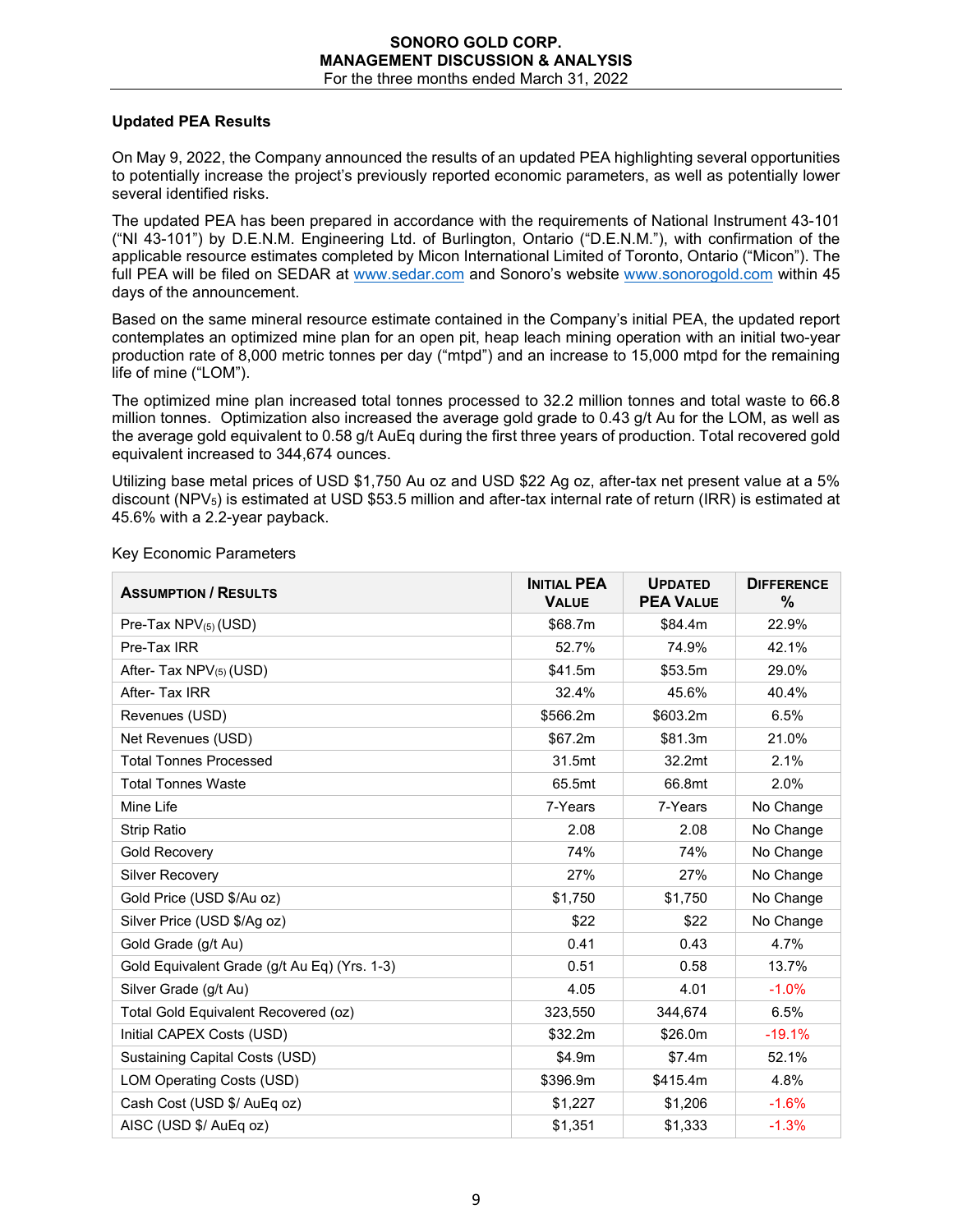## Economic Summary Comparison (USD)

| <b>ECONOMIC SUMMARY</b> |                | <b>INITIAL PEA</b> | <b>UPDATED PEA</b> |                  |  |
|-------------------------|----------------|--------------------|--------------------|------------------|--|
|                         | <b>PRE-TAX</b> | <b>AFTER TAX</b>   | <b>PRE-TAX</b>     | <b>AFTER TAX</b> |  |
| NPV <sub>5</sub>        | \$68.7m        | \$41.5m            | \$84.4m            | \$53.5m          |  |
| <b>IRR</b>              | 52.7%          | 32.4%              | 74.9%              | 45.6%            |  |

## Updated Gold & Silver Price Sensitivity Analysis (USD)

| <b>SENSITIVITY</b>         | \$1,700/oz Au<br>$$20$ /oz Ag | \$1,750/oz Au<br>$$22$ /oz Ag | \$1,800/oz Au<br>$$24$ /oz Ag | \$1,900/oz Au<br>$$26$ /oz Ag | \$2,000/oz Au<br>$$28$ /oz Ag |
|----------------------------|-------------------------------|-------------------------------|-------------------------------|-------------------------------|-------------------------------|
| Pre-Tax $NPV5$             | \$70.4m                       | \$84.4m                       | \$98.4m                       | \$124.9m                      | \$151.4m                      |
| Pre-Tax IRR                | 65.4%                         | 74.9%                         | 84.1%                         | 101%                          | 117.3%                        |
| After-Tax NPV <sub>5</sub> | \$44.4m                       | \$53.5m                       | \$62.6m                       | \$79.8m                       | \$96.9m                       |
| After-Tax IRR              | 39.4%                         | 45.6%                         | 51.5%                         | 62.3%                         | 72.7%                         |
| Payback                    | 2.5 Years                     | 2.2 Year                      | 2.1 Years                     | 1.8 Years                     | 1.6 Years                     |

# Updated Operating & Capital Sensitivity Analysis (USD)

| <b>SENSITIVITY</b>            | $-20%$   | $-10%$   | <b>Base</b><br>Case | 10%     | 20%     |
|-------------------------------|----------|----------|---------------------|---------|---------|
| Operating Costs - Pre-tax NPV | \$147.3m | \$115.8m | \$84.4m             | \$53.0m | \$21.6m |
| Operating Costs - IRR         | 113.1%   | 94.6%    | 74.9%               | 53.2%   | 27.4%   |
| Capital Costs - Pre-tax NPV   | \$94.5m  | \$89.7m  | \$84.4m             | \$78.6m | \$72.3m |
| Capital Costs - IRR           | 124.0%   | 95.4%    | 74.9%               | 59.7%   | 48.1%   |

### Mineral Resource Estimate

The updated PEA utilizes the same geological data as the initial PEA and is based on the Company's September 2018 to April 2021 drilling campaigns. As previously announced, the PEA estimates Measured and Indicated Mineral Resources of 349,000 ounces of gold at a 0.41 g/t Au grade and Inferred Mineral Resources of 71,000 ounces of gold at 0.40 g/t Au grade. The original report also notes a range of the potential mineralization that may conceptually exist outside of the resource pit shells believed to be from 19,250,000 to 34,370,000 tonnes containing 204,000 to 365,000 ounces of gold, as well as 1,683,000 to 3,005,000 ounces of silver.

Over 7,000 meters of additional drilling being completed at Cerro Caliche was not included in current mineral resource estimate. Final assay results from the Phase IV drilling program are still pending with the new geological data to be included in a further updated resource estimate along with the potential economic impact on the proposed mining operation.

# **Quality Assurance/Quality Control ("QA/QC") Measures and Analytical Procedures**

PQ drill cores for metallurgical testing were drilled to normal industry standards, with the cores sequentially placed in 4-row plastic core boxes, then kept in secure storage and packed onto wooden pallets prior to shipping to McClelland Laboratories by DHL.

No QA/QC issues were noted with the results received from the laboratory. McClelland Laboratories, Inc. maintains accreditation with ISO/IEC Standard 17025:2017, for fields of testing that include the fire assay and solution analyses used for the current metallurgical testing program.

Drill samples are collected with an airstream cyclone and passed into a splitter that divides each sample into quarters. The quartered samples are then bagged and sealed with identification. The sample group has blanks, standards and duplicates inserted into the sample stream. The samples are then directed to either ALS-Chemex or Bureau Veritas for assaying.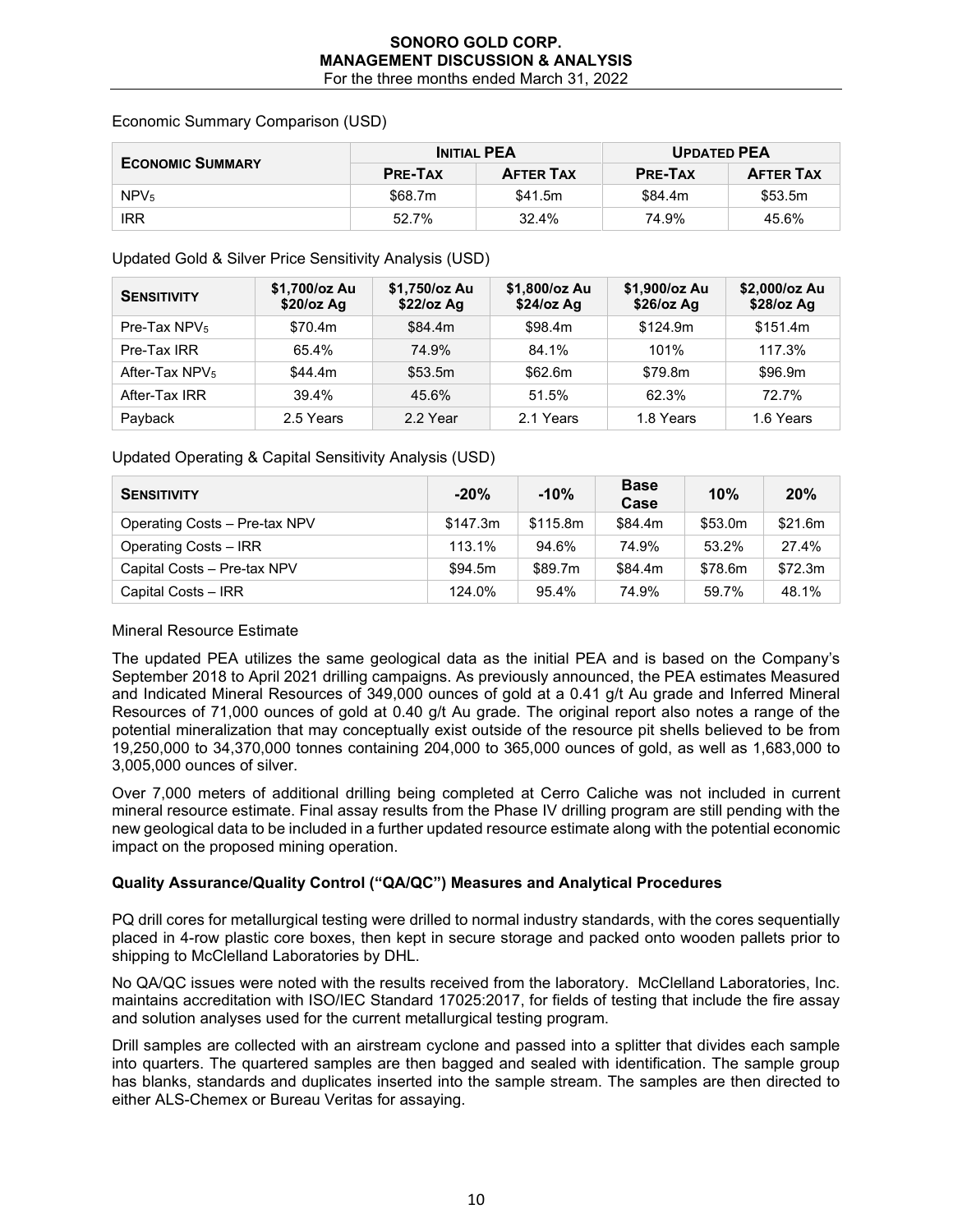# **Assaying by ALS-Chemex**

ALS-Chemex collects the samples and transports them directly to the preparation laboratory in Hermosillo, Sonora. At the laboratory, part of each sample is reduced through crushing, splitting and pulverization from which 200 grams is sent to the ALS-Chemex assay laboratory in Vancouver. Thirty grams undergoes fire assay for gold with the resulting concentrated button of material produced is dissolved in acids, and the gold is determined by atomic absorption. Another quantity of the sample is dissolved in four acids for an ICP multi- element analysis.

## **Assaying by Bureau Veritas**

Bureau Veritas (BV) collects the samples from the drill site and transports them directly to the preparation laboratory in Hermosillo, Sonora. At the prep. laboratory, a split part of each sample (about 500 grams) is reduced through crushing, splitting and pulverization. Thirty grams of each pulverized sample is split apart in the Hermosillo laboratory and undergoes a fire assay for gold content by reducing the fire assay to a concentrated button of material that is dissolved in acids and the gold content determined by atomic absorption. About another 200 grams of each sample are sent by BV to their Vancouver, Canada laboratory and dissolved in aqua regia for multi-element ICP analysis, including silver.

No QA/QC issues were noted with the results received from either laboratory.

# **Geologic Description**

Cerro Caliche is located 45 kilometers east southeast of Magdalena de Kino in the Cucurpe-Sonora Megadistrict of Sonora, Mexico. Multiple historic underground mines were developed in the concession including Cabeza Blanca, Los Cuervos, Japoneses, Las Abejas, Boluditos, El Colorado, Veta de Oro and Espanola. Mineralization types of the Cucurpe-Sonora Mega-district include variants of epithermal low sulfidation veins and related mineralized dikes and associated volcanic domes. Local altered felsic dikes cut the mineralized meta-sedimentary rock units and may be associated with mineralization both in the dikes and meta- sedimentary rocks. The Cucurpe-Sonora Mega-district has historically been regarded as vein dominated, but recently, open pit mining operations have been developed on disseminated and stockwork style gold mineralization.

Host rocks include Jurassic-Cretaceous meta-sedimentary rock units including argillite, shale, quartzite, limestone, quartz pebble conglomerate and andesite. Younger intrusive rock consisting of medium coarsegrained granodiorite-granite is present in the westerly parts of the concessions near the historic Cabeza Blanca mine. It is apparent that veining cuts and pervasively alters the intrusive stock. Rhyolite occurs in irregular bodies distributed in higher elevations in the northerly part of the concession, including the Rincon area, where it occurs as flows, sills, dikes and rhyolite domes. Part of the rhyolite is mineralized and appears to be related to epithermal gold mineralization throughout the property.

# **PROJECT UPDATE: San Marcial Project**

The San Marcial Project is located in the Santa Ana Municipality of Sonora State in northwestern Mexico and is comprised of four contiguous mining concessions covering a total area of 1,015.80 hectares. Three concessions are owned by the Company's wholly owned Mexican subsidiary Minera Breco, S.A. de C.V. ("Breco") with the fourth concession held under an Assignment of Mineral Concession Agreement by Breco.

The project is situated at the southern end of the prolific Sonora-Mojave Megashear, a regional scale structural system measuring approximately 50 kilometers in width and 500 kilometers in length. Historic gold production in the Megashear exceeds 10 million ounces with an estimated 25 million ounces remaining in resources and reserves. Mines within this trend include Equinox Gold's open-pit heap leach Mesquite gold mine, located approximately 84 kilometers northwest of Yuma, Arizona and several in northwestern Sonora such as Fresnillo's La Herradura gold mine, Gold's El Chanate gold mine and Magna Gold's San Francisco gold mine.

Gold mineralization in the San Marcial concession is hosted in Jurassic sedimentary rocks consisting of quartzite, shale and limestone, in addition to younger porphyritic intrusive rocks. Previous work on the property and in the immediate area date back to the late 1980s when Cominco Ltd. conducted exploration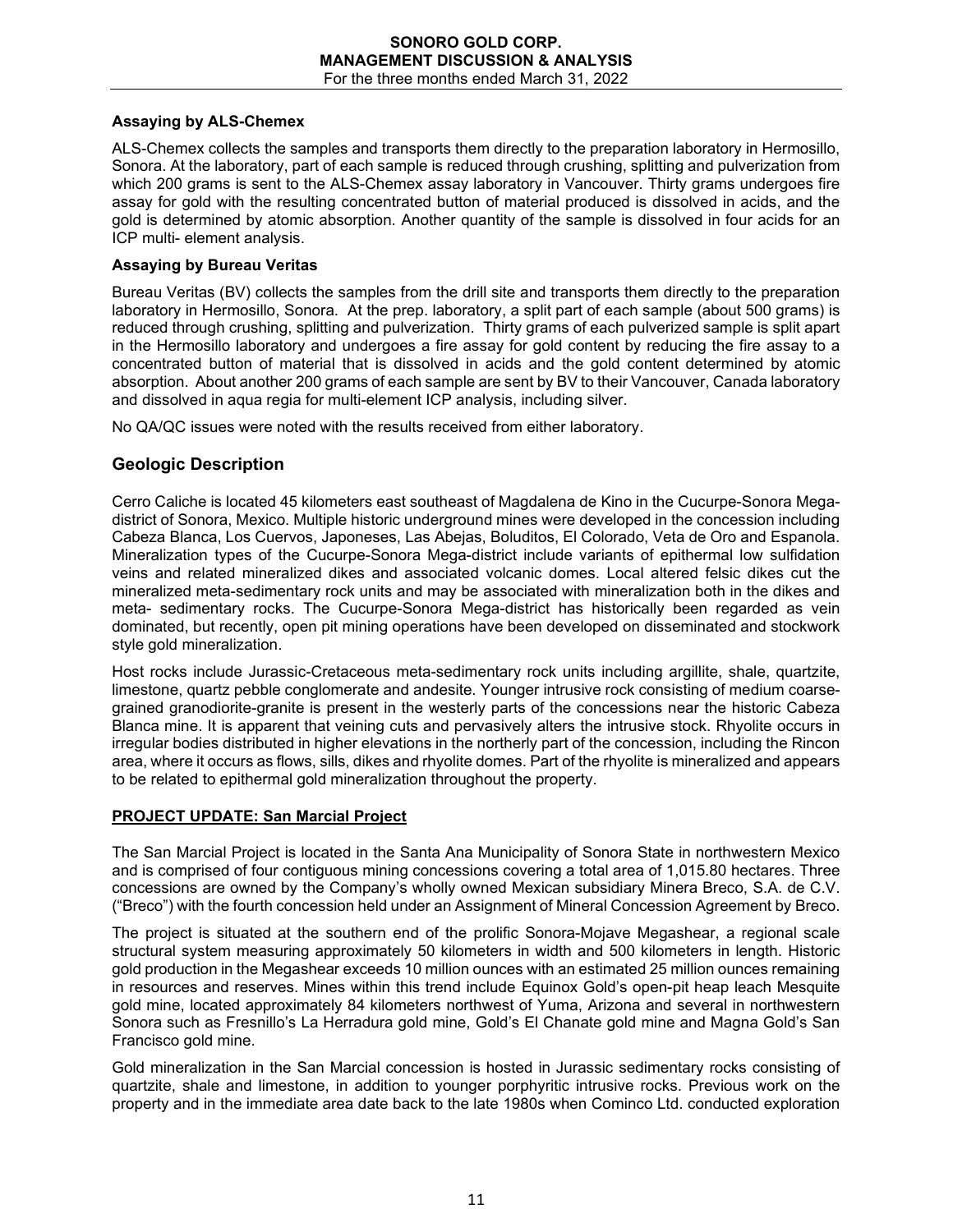activities including four RC drills holes, although drilling results are unavailable. Other smaller exploration programs were conducted by Barrick, Campbell Resources and Queenstake in the mid-1990s.

In 2015, the Company initiated exploration at San Marcial with a Phase One exploration program consisting mainly of a wide spaced soil geochemical survey to delineate anomalous zones in this structurally complex region. Soil lines were established on north-south lines 200 meters apart and samples taken at 50 meter intervals over three lines. Seven specific mineralized structural zones were identified and crossed in the soil sampling, including the old mine prospect areas in the San Marcial and Soledad zones. Underground workings in these two areas have characterization rock chip sample values ranging from 0.3 to over 4 g/t gold and 7 to over 50 g/t silver; lead values from 700 ppm to over 2 percent; with additional anomalous values of arsenic and mercury.

The Company proposes to conduct a reverse circulation drill program at San Marcial in due course. The timing for the start of the drill program will be dependent on the availability of the Company's technical team which is currently focused on conducting a drilling program at the nearby Cerro Caliche project.

## **COVID-19 PANDEMIC**

On March 11, 2020, the World Health Organization declared the outbreak of the novel coronavirus, COVID-19, a global pandemic. This has impacted the global economy with restrictions on travel and mobility being imposed by numerous countries to help reduce new infections. These countries include locations where the Company operates. The Company is committed to providing safe and healthy work environments for its employees, contractors and the communities in which it operates. The Company initiated an exploration program in August 2020 on its Cerro Caliche project in Sonoro State, Mexico. The Company has developed a comprehensive mobilization protocol for the continuation of field activities and is observing social distancing and other protective measures in accordance with such protocols.

## **RESULTS OF OPERATIONS**

### **Three months ended March 31, 2022, compared to the three months ended March 31, 2021.**

The Company recorded a net loss and comprehensive loss of \$1,228,318 (\$0.01 loss per common share) for the three months ended March 31, 2022 (the "Current Quarter") compared to a net loss and comprehensive loss of \$1,989,344 (\$0.02 loss per common share) during the three months ended March 31, 2021 (the "Comparative Quarter"). Significant differences in operating expenses for the Current Quarter versus the Comparative Quarter were:

- Exploration expenditures were \$688,896 in the Current Quarter compared to \$1,297,054 in the Comparative Quarter. The Company incurred exploration expenditures in the Current Quarter from the residual activities in its ongoing drilling program, at the Company's Cerro Caliche gold project.
- Share-based payments, a non-cash expense was \$nil in the Current Quarter compared to \$82,900 in the Comparative Quarter due to absence of options vesting in the Current Quarter.
- During the Current Quarter, the consulting fees increased to \$211,799 (Comparative Quarter \$185,204) due to additional personnel engagement.
- The Company incurred a foreign exchange loss of \$2,241 in the Current Quarter compared to a loss of \$52,420 in the Comparative Quarter due to lower value transactions in USD.
- The Company incurred interest expense of \$5,765 in the Current Quarter compared to \$6,000 in the Comparative Quarter relating to the loan advances and the interest expense relating to the lease liability.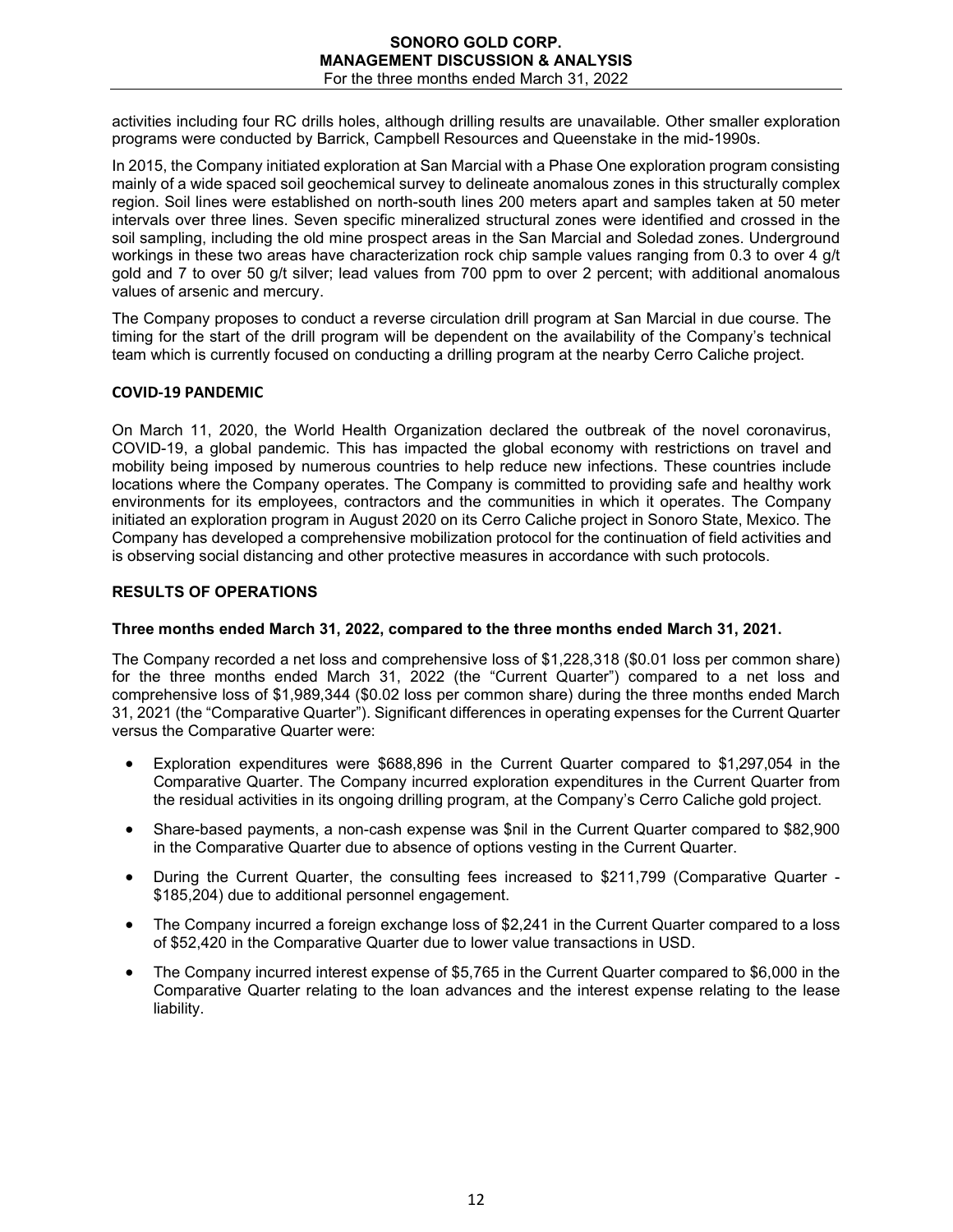## **SUMMARY OF QUARTERLY RESULTS (unaudited)**

The following table summarizes selected information from the Company's unaudited condensed interim consolidated financial statements, prepared in accordance with International Financial Reporting Standards ("IFRS"), for the last eight quarters.

|                                            |               | Mar 31, 2022   Dec 31, 2021   Sep 30, 2021 |             | Jun 30, 2021  |
|--------------------------------------------|---------------|--------------------------------------------|-------------|---------------|
| Total revenues (interest and other income) | 699<br>S.     | \$647                                      | 209         | 1.109         |
| Loss for the quarter                       | (\$1,228,318) | (\$1,147,606)                              | (\$822,745) | (\$1,914,287) |
| Loss for the quarter per share             | (\$0.01)      | (\$0.01)                                   | (\$0.01)    | (\$0.02)      |

|                                  | Mar 31, 2021  | Dec 31, 2020 Sep 30, 2020 |                | <b>Jun 30, 2020</b> |
|----------------------------------|---------------|---------------------------|----------------|---------------------|
| Total revenues (interest income) | 963           | 15<br>\$.                 | $\blacksquare$ |                     |
| Loss for the quarter             | (\$1,989,344) | (\$1,720,948)             | (\$2,669,664)  | (\$475,742)         |
| Loss for the quarter per share   | (\$0.02)      | (\$0.02)                  | (\$0.04)       | (\$0.01)            |

The Company only earns interest from its cash and cash equivalents, which will vary from period to period depending on their relative balances.

#### **LIQUIDITY AND CAPITAL RESOURCES**

As at March 31, 2022, the Company had working capital deficit of \$610,147 (working capital at December 31, 2021 – \$1,443,600). The Company has reclassified the Value Added Tax ("VAT") receivables in the amount of \$1,522,499 (December 31, 2021 - \$1,396,476) as non-current. The VAT receivables are generated on the purchase of supplies and services and are receivable from the Mexican government. The Company classifies VAT receivables as non-current as it does not expect collection of amounts to occur within the next year. The recovery of VAT involves a complex application process and the timing of collection of VAT receivables is uncertain. Accordingly, this recasting of the VAT receivable has had an adverse effect on the Company's working capital.

The Company's cash and cash equivalents are highly liquid and held at a major Canadian financial institution.

The Company currently has no income from operations and relies on financing through the issuance of additional shares of its common stock. Management has been successful in accessing the equity markets in prior years, but there is no assurance that such sources will be available, on acceptable terms, or at all in the future. Factors which could impact management's ability to access the equity markets include the state of capital markets, market prices for natural resources and the non-viability of the projects.

### **SHARE CAPITAL AND DISCLOSURE OF OUTSTANDING SHARE DATA**

At the date of this MD&A, there were 119,260,260 common shares issued and outstanding and stock options and share purchase warrants to purchase an aggregate of 82,877,941 common shares expiring at various dates between July 2022 and December 2023, exercisable at various prices between \$0.12 and \$0.30 per share.

A total of 9,850,000 of the options are in the money and the rest of the options and warrants are out of the money but if all those were exercised, the maximum number of shares potentially issuable is therefore 82,877,941.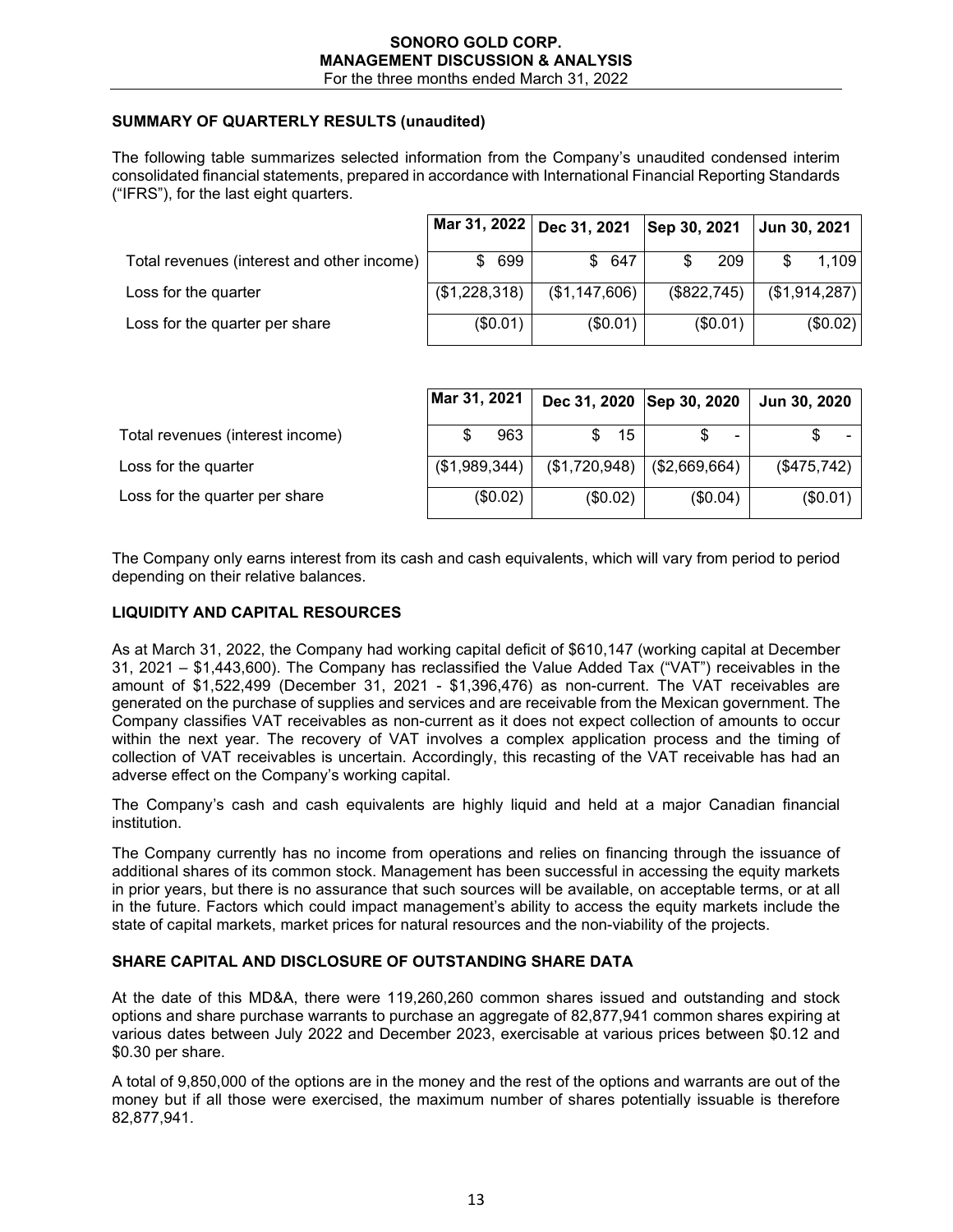## **TRANSACTIONS WITH RELATED PARTIES**

### **Compensation of key management**

Key management comprises directors and executive officers. Compensation awarded to key management is as follows:

|                      | For the three months ended March 31, |           |
|----------------------|--------------------------------------|-----------|
|                      | 2022                                 | 2021      |
| Consulting fees      | \$142,257                            | \$136,900 |
| Share-based payments | $\overline{\phantom{0}}$             | 7,750     |
|                      | \$142,257                            | \$144,650 |

The Company incurred no post-employment benefits, no long-term benefits and no termination benefits.

At March 31, 2022, \$51,647 (December 31, 2021 - \$47,658) is owing to related parties without interest and is payable on demand.

During the three months ended March 31, 2022, the Company issued promissory notes to related parties in the amount of \$50,000 with 10% interest (December 31, 2021 - \$700,000 with 10% interest, of which \$400,000 had an additional 7% one-time fee payable). The Company repaid \$nil (December 31, 2021 - \$550,000) of the promissory notes and paid/accrued \$3,952 of interest (December 31, 2021 - \$42,465). As at March 31, 2022, the balance owing was \$202,915 (December 31, 2021 - \$152,885), payable on demand.

### **OFF-BALANCE SHEET ARRANGEMENTS**

The Company does not have any off-balance sheet arrangements as of the date of this report.

### **PROPOSED TRANSACTIONS**

Other than the previous disclosure, the Company has no proposed transactions.

### **CONTRACTUAL OBLIGATIONS**

For the Company's option agreements to remain in good standing, the Company has the following commitments:

#### *Cerro Caliche Option Agreements*

Cerro Caliche group of concessions:

| July 23, 2022    | US\$300,000 |
|------------------|-------------|
| January 23, 2023 | US\$300,000 |
| July 23, 2023    | US\$400,000 |
| January 23, 2024 | US\$450,000 |
|                  |             |

Rosario group of concessions:

| March 14, 2023 | US\$375,000 |
|----------------|-------------|
| March 14, 2024 | US\$550.000 |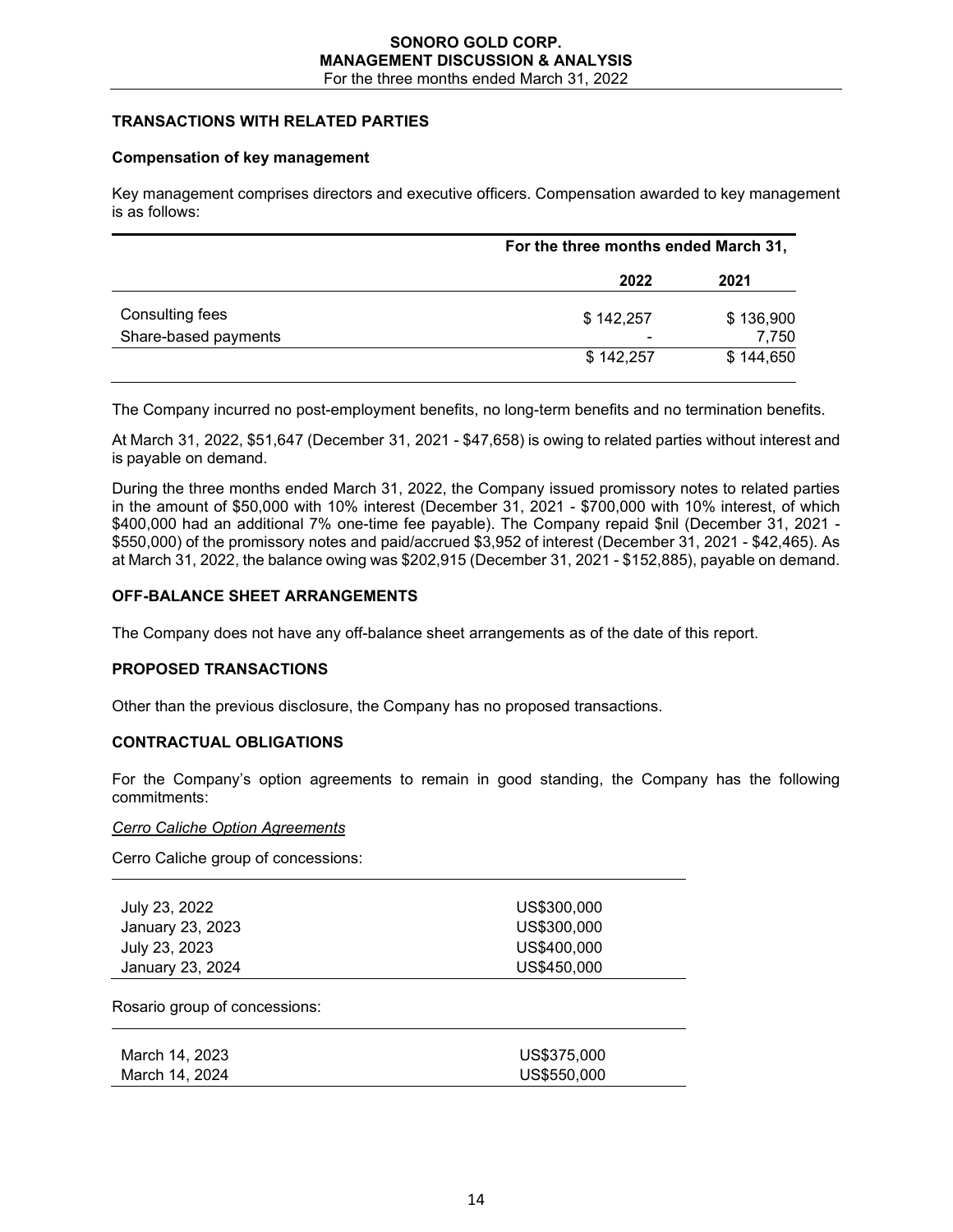In June 2018, the Company entered into a surface access agreement with the owners of El Cerro Prieto Ranch, which has ownership of the surface rights to the Cerro Caliche concession. In Mexico, mineral concessions do not grant the rights over the surface where they are located, and the concession holder must negotiate directly for the use of land with the owners of the surface rights.

Under the Sonoro agreement with El Cerro Prieto Ranch, the Company has access to the land for mineral exploration and development for a period of seven years at an annual fee of US\$48,000.

## **RISKS AND UNCERTAINTIES**

The Company is in the mineral exploration and development business and has not commenced commercial operations and has no assets other than cash and mineral property agreements under option. It has no history of earnings, and it is not expected to generate earnings or pay dividends in the foreseeable future.

### **Precious and Base Metal Price Fluctuations**

The profitability of the precious and base metal operations in which the Company has an interest will be significantly affected by changes in the market prices of precious and base metals. Prices for precious and base metals fluctuate on a daily basis, have historically been subject to wide fluctuations and are affected by numerous factors beyond the control of the Company such as the level of interest rates, the rate of inflation, central bank transactions, world supply of the precious and base metals, foreign currency exchange rates, international investments, monetary systems, speculative activities, international economic conditions and political developments. The exact effect of these factors cannot be accurately predicted, but the combination of these factors may result in the Company not receiving adequate returns on invested capital or the investments retaining their respective values. Declining market prices for these metals could materially adversely affect the Company's operations and profitability.

# **Fluctuations in the Price of Consumed Commodities**

Prices and availability of commodities consumed or used in connection with exploration, development and mining, such as natural gas, diesel, oil, electricity, cyanide and other reagents fluctuate affecting the costs of exploration in our operational areas. These fluctuations can be unpredictable, can occur over short periods of time and may have a materially adverse impact on our operating costs or the timing and costs of various projects.

# **Foreign Exchange Rate Fluctuations**

Operations may be subject to foreign currency exchange fluctuations. The Company to-date has raised its funds through equity issuances which are priced in Canadian dollars. The Company's properties are located in Mexico and as a result exploration expenditures will be denominated in United States dollars and Mexican pesos. The Company may suffer losses due to adverse foreign currency fluctuations.

### **Competitive Conditions**

Significant competition exists for natural resource acquisition opportunities. As a result of this competition, some of which is with large, well established mining companies with substantial capabilities and significant financial and technical resources, the Company may be unable to either compete for or acquire rights to exploit additional attractive mining properties on terms it considers acceptable. Accordingly, there can be no assurance that the Company will be able to acquire any interest in additional projects that would yield reserves or results for commercial mining operations.

### **Operating Hazards and Risks**

Exploration activities may generally involve a high degree of risk, which even a combination of experience, knowledge and careful evaluation may not be able to overcome. These risks include, but are not limited to, the following: environmental hazards, industrial accidents, third party accidents, unusual or unexpected geological structures or formations, fires, power outages, labour disruptions, floods, explosions, cave-ins,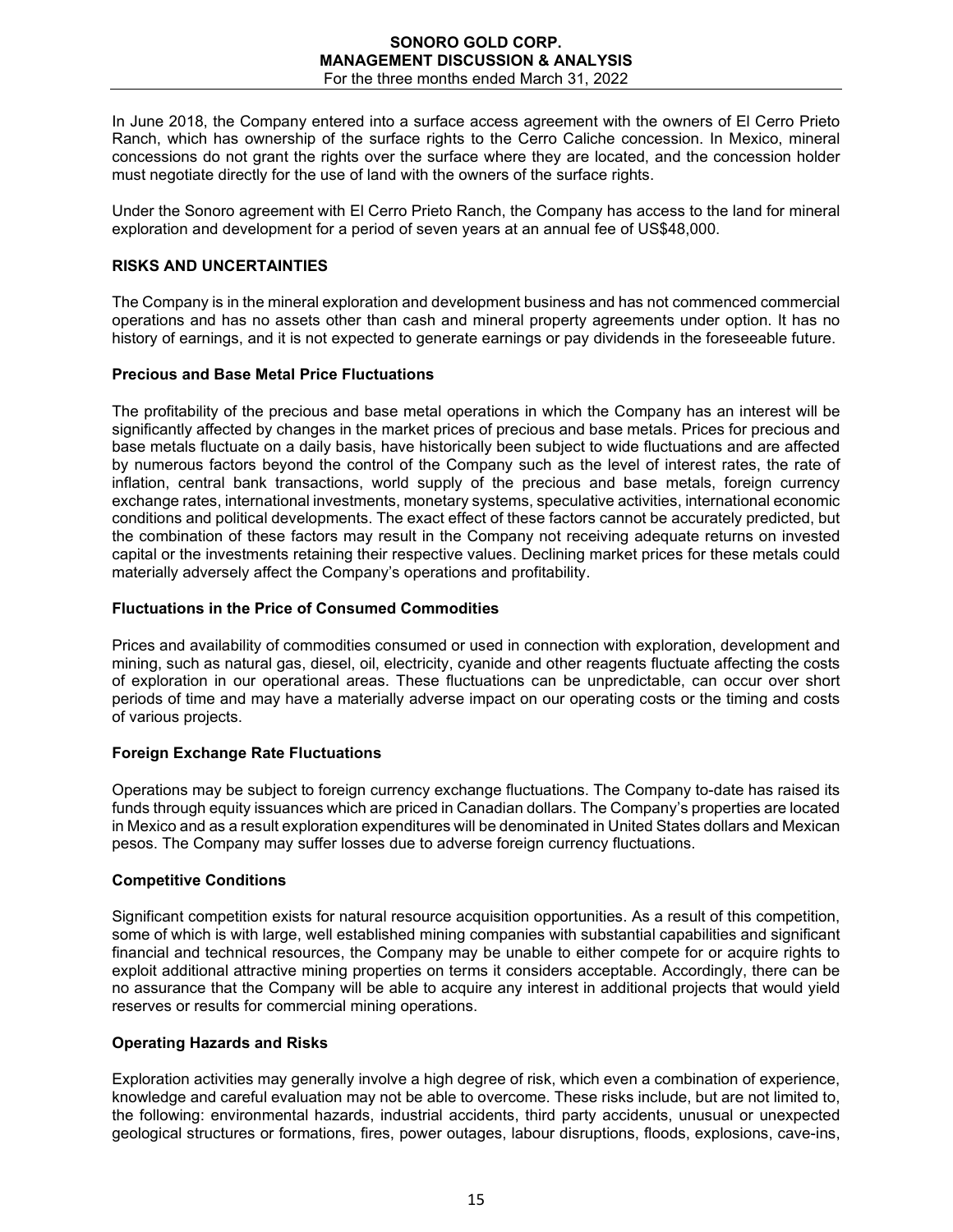land-slides, acts of God, periodic interruptions due to inclement or hazardous weather conditions, earthquakes, war, rebellion, revolution, delays in transportation, inaccessibility to property, restrictions of courts and/or government authorities, other restrictive matters beyond the reasonable control of the Company, and the inability to obtain suitable or adequate machinery, equipment or labour and other risks involved in the normal course of exploration activities.

Operations in which the Company has a direct or indirect interest will be subject to all the hazards and risks normally incidental to exploration, development and production of precious and base metals, any of which could result in work stoppages, delayed production and resultant losses, increased production costs, asset write downs, damage to or destruction of mines and other producing facilities, damage to life and property, environmental damage and possible legal liability for any or all damages. The Company may become subject to liability for pollution, cave-ins or hazards against which it cannot insure or against which it may elect not to insure. Any compensation for such liabilities may have a material, adverse effect on the Company's financial position.

## **Infrastructure**

Mining, processing, development and exploration activities depend, to one degree or another, on adequate infrastructure. Reliable roads, bridges, power sources and water supply are important determinants, which affect capital and operating costs. The lack of availability of acceptable terms or the delay in the availability of any one or more of these items could prevent or delay exploitation or development of the Company's projects. If adequate infrastructure is not available in a timely manner, there can be no assurance that the exploitation or development of the Company's projects will be commenced or completed on a timely basis, if at all.

## **Exploration and Development**

There is no assurance given by the Company that its exploration and development programs and properties will result in the discovery, development or production of a commercially viable ore body or yield new reserves to replace or expand current reserves. The business of exploration for minerals and mining involves a high degree of risk. Few properties that are explored are ultimately developed into producing mines. At this time, none of the Company's properties have any defined ore-bodies with proven reserves.

The economics of developing silver, gold and other mineral properties are affected by many factors including capital and operating costs, variations of the tonnage and grade of ore mined, fluctuating mineral markets, and such other factors as government regulations, including regulations relating to royalties, allowable production, importing and exporting of minerals and environmental protection. Depending on the prices of silver, gold or other minerals produced, the Company may determine that it is impractical to commence or continue commercial production. Substantial expenditures are required to discover an orebody, to establish reserves, to identify the appropriate metallurgical processes to extract metal from ore, and to develop the mining and processing facilities and infrastructure. The marketability of any minerals acquired or discovered may be affected by numerous factors which are beyond the Company's control and which cannot be accurately foreseen or predicted, such as market fluctuations, conditions for precious and base metals, the proximity and capacity of milling and smelting facilities, and such other factors as government regulations, including regulations relating to royalties, allowable production, importing and exporting minerals and environmental protection. In order to commence exploitation of certain properties presently held under exploration concessions, it is necessary for the Company to apply for an exploitation concession. There can be no guarantee that such a concession will be granted. Unsuccessful exploration or development programs could have a material adverse impact on the Company's operations and profitability.

# **Business Strategy**

As part of the Company's business strategy, it has sought and will continue to seek new exploration and development opportunities in the mining industry. In pursuit of such opportunities, it may fail to select appropriate acquisition candidates, negotiate appropriate acquisition terms, conduct sufficient due diligence to determine all related liabilities or to negotiate favourable financing terms. The Company may encounter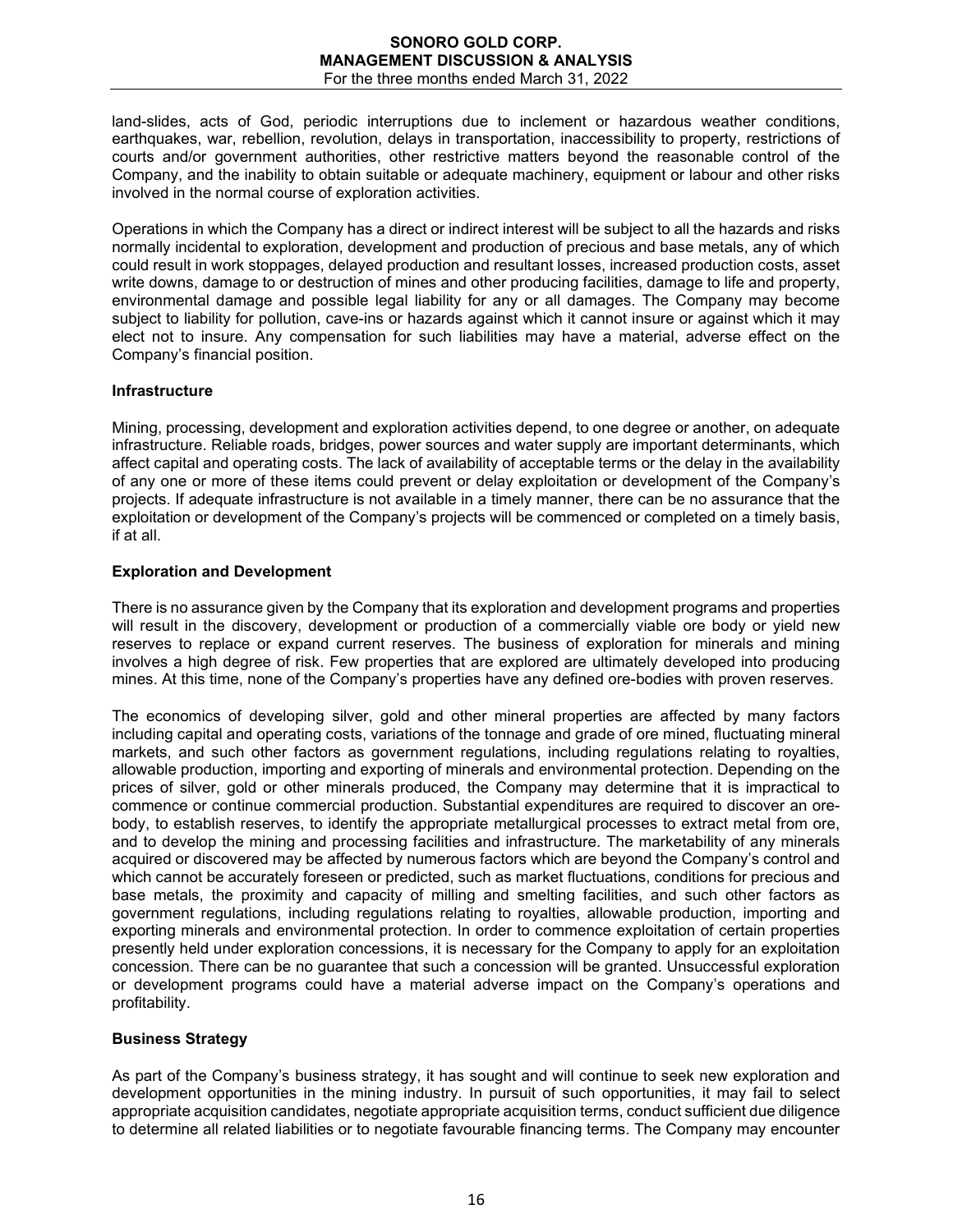difficulties in transitioning the business, including issues with the integration of the acquired businesses or its personnel into the Company. The Company cannot assure that it can complete any acquisition or business arrangement that it pursues, or is pursuing, on favourable terms, or that any acquisitions or business arrangements completed will ultimately benefit its business.

## **Environmental Factors**

The Company's mineral properties are located in Sonora, Mexico and are subject to the environmental regulations of the jurisdictions in which it operates. Under Mexican law, mining construction and operation activities require an Environmental Impact Statement (MIA) as well as a Land Use Change (CUS) permit obtained from the Secretary of the Environment, Natural Resources and Fisheries (SEMARNAT) which is the primary regulatory authority for environmental matters related to the Mexican mining sector. In 2020 and 2021, the Company undertook multiple environmental baseline studies on its Cerro Caliche project to confirm the site's conservation status and assess the Project's potential environmental impact. Socioeconomic baseline studies were also completed on the nearby communities to assess the project's potential impact and contribution to future social and economic development.

Environmental legislation within Mexico may continue to evolve in a manner that will require stricter standards and enforcement as well as more stringent environmental assessments of proposed projects and a heightened degree of responsibility for companies and their officers, directors and employees. There is no assurance that any future changes in environmental regulation, will not adversely affect the Company's operations. The costs of compliance with changes in government regulations have the potential to reduce the profitability of future operations. Environmental hazards that may have been caused by previous or existing owners or operators may exist on the Company's mineral properties and are unknown to the Company at the present.

## **Title to Assets**

Although the Company has or will receive title opinions for any properties in which it has a material interest, there is no guarantee that title to such properties will not be challenged or impugned. The Company has not conducted surveys of the claims in which it holds direct or indirect interests and, therefore, the precise area and location of such claims may be in doubt. The Company's claims may be subject to prior unregistered agreements or transfers, or native land claims, and title may

be affected by unidentified or unknown defects. The Company has conducted as thorough an investigation as possible on the title of properties that it has acquired or will be acquiring to be certain that there are no other claims or agreements that could affect its title to the concessions or claims. If title to the Company's properties is disputed, it may result in the Company paying substantial costs to settle the dispute or clear title and could result in the loss of the property, which events may affect the economic viability of the Company.

# **Uncertainty of Funding**

The Company has limited financial resources, and the mineral claims in which the Company has an interest or an option to acquire an interest require financial expenditures to be made by the Company. There can be no assurance that adequate funding will be available to the Company so as to exercise its option or to maintain its interests once those options have been exercised. Further exploration work and development of the properties in which the Company has an interest or option to acquire depend upon the Company's ability to obtain financing through joint venturing of projects, debt financing or equity financing or other means. Failure to obtain financing on a timely basis could cause the Company to forfeit all or parts of its interests in mineral properties or reduce or terminate its operations.

# **Potential Conflicts of Interest**

The directors and officers of the Company may serve as directors and/or officers of other public and private companies, and may devote a portion of their time to manage other business interests. This may result in certain conflicts of interest. To the extent that such other companies may participate in ventures in which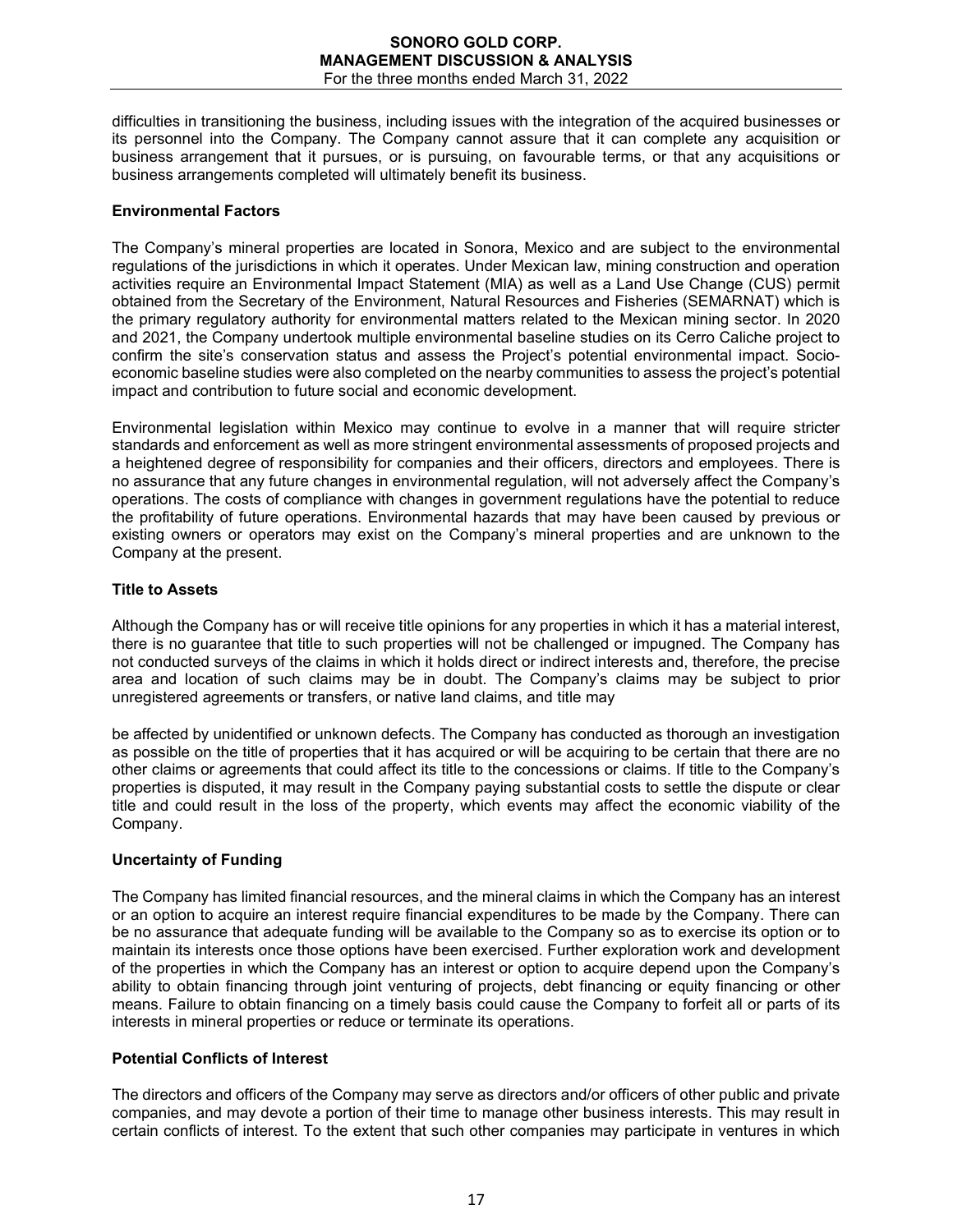the Company is also participating, such directors and officers of the Company may have a conflict of interest in negotiating and reaching an agreement with respect to the extent of each company's participation. The laws of British Columbia, Canada, require the directors and officers to act honestly, in good faith, and in the best interests of the Company and its shareholders. However, in conflict of interest situations, directors and officers of the Company may owe the same duty to another company and will need to balance the competing obligations and liabilities of their actions.

There is no assurance that the needs of the Company will receive priority in all cases. From time to time, several companies may participate together in the acquisition, exploration and development of natural resource properties, thereby allowing these companies to: (i) participate in larger properties and programs; (ii) acquire an interest in a greater number of properties and programs; and (iii) reduce their financial exposure to any one property or program. A particular company may assign, at its cost, all or a portion of its interests in a particular program to another affiliated company due to the financial position of the company making the assignment. In determining whether or not the Company will participate in a particular program and the interest therein to be acquired by it, it is expected that the directors and officers of the Company will primarily consider the degree of risk to which the Company may be exposed and its financial position at that time.

# **Third Party Reliance**

The Company's rights to acquire interests in certain mineral properties may have been granted by third parties who themselves may hold only an option to acquire such properties. As a result, the Company may have no direct contractual relationship with the underlying property holder.

### **Assurance on the Consolidated Financial Statements**

We prepare our financial reports in accordance with accounting policies and methods prescribed by IFRS. In the preparation of financial reports, management may need to rely upon assumptions, make estimates or use their best judgment in determining the financial condition of the Company. Significant accounting policies and practices are described in more detail in the notes to our consolidated financial statements for the year ended December 31, 2021. In order to have a reasonable level of assurance that financial transactions are properly authorized, assets are safeguarded against unauthorized or improper use and transactions are properly recorded and reported, we have implemented and continue to analyze our internal control systems for financial reporting. Although we believe our financial reporting and financial statements are prepared with reasonable safeguards to ensure reliability, we cannot provide absolute assurance in that regard.

## **General Economic Conditions**

The unprecedented events in global financial markets during the last few years have had a profound effect on the global economy. Many industries, including the gold and silver mining industry, are affected by these market conditions. Some of the key effects of the current financial market turmoil include contraction in credit markets resulting in a widening of credit risk, devaluations and high volatility in global equity, commodity, foreign exchange and precious metal markets, and a lack of market liquidity. A continued or worsened slowdown in the financial markets or other economic conditions, including but not limited to, consumer spending, employment rates, business conditions, inflation, fuel and energy costs, consumer debt levels, lack of available credit, the state of the financial markets, interest rates, and tax rates may adversely affect the Company's growth and profitability.

### **Substantial Volatility of Share Price**

In recent years, the securities markets have experienced a high level of price and volume volatility, and the securities of many mineral exploration companies have experienced wide fluctuations in price which have not necessarily been related to the operating performance, underlying asset values or prospects of such companies.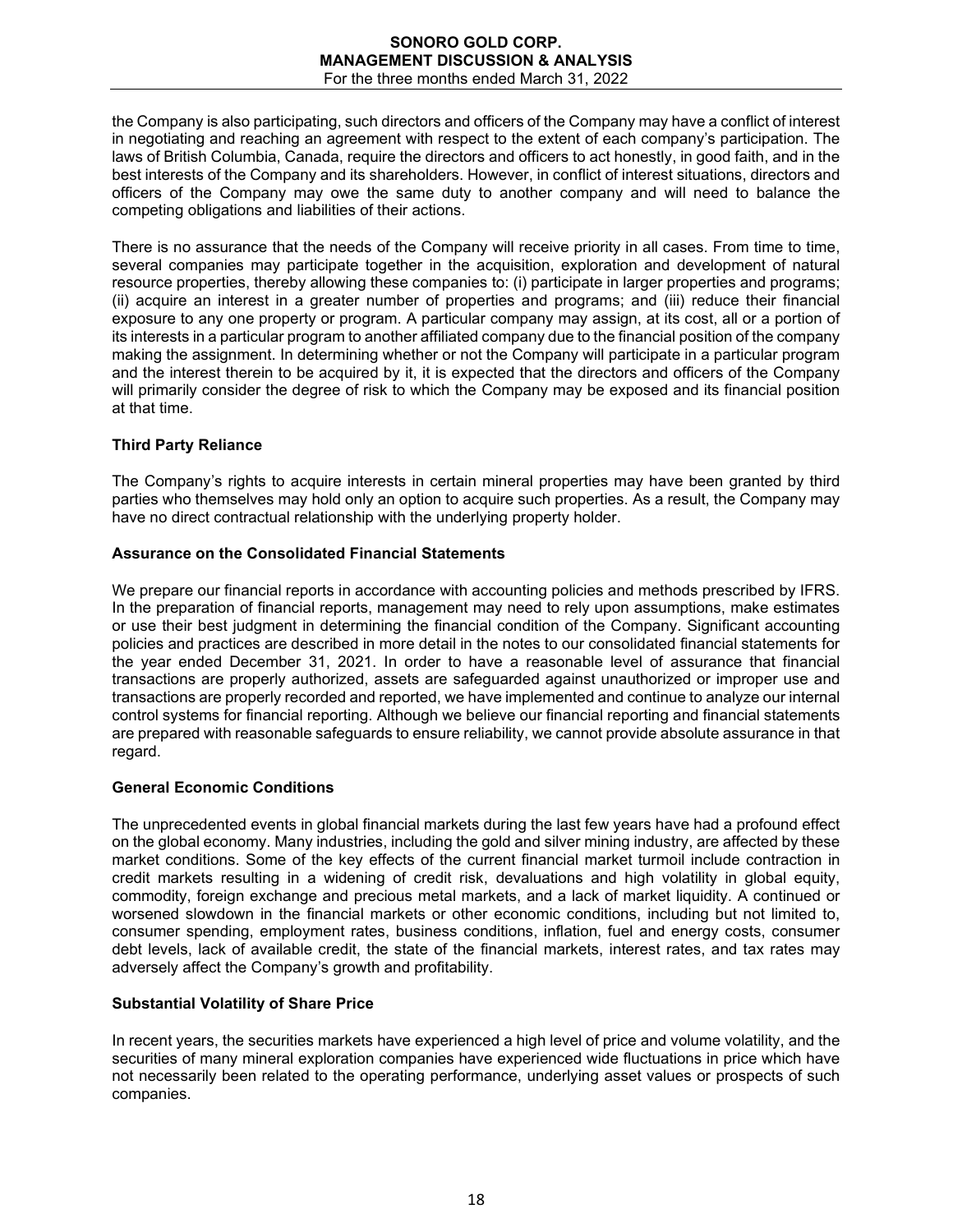The price of the Company's common shares is also likely to be significantly affected by short-term changes in mineral prices or in the Company's financial condition or results of operations as reflected in its yearly financial reports.

### **Potential dilution of present and prospective shareholdings**

In order to finance future operations and development efforts, the Company may raise funds through the issue of common shares or the issue of securities convertible into common shares. The Company cannot predict the size of future issues of common shares or the issue of securities convertible into common shares or the effect, if any, that future issues and sales of the Company's common shares will have on the market price of its common shares. Any transaction involving the issue of shares, or securities convertible into shares, could result in dilution, possibly substantial, to present and prospective holders of shares.

#### **FINANCIAL INSTRUMENTS**

The Company has classified its cash and cash equivalents as fair value through profit and loss; receivables (excluding input tax credits receivable) as loans and receivables, and accounts payable and accrued liabilities and due to related parties, as other financial liabilities.

#### **Fair value**

The carrying values of receivables, accounts payable and accrued liabilities and due to related parties approximate their fair values due to the short-term nature of these financial instruments. Cash and cash equivalents are measured at their market value in accordance with Level 1 of the fair value hierarchy.

## **Credit risk**

The Company is exposed to credit risk with respect to its cash and cash equivalents and receivables. The risk arises from the non-performance of counterparties of contracted financial obligations. Credit risk is mitigated as cash and cash equivalents have been placed on deposit with major Canadian and Mexican financial institutions.

Concentration of credit risk exists with respect to the Company's cash and cash equivalents and maximum exposure thereto is as follows:

|                                                                                                                                 |   | March 31,<br>2021 | December 31,<br>2021  |
|---------------------------------------------------------------------------------------------------------------------------------|---|-------------------|-----------------------|
| Cash and cash equivalents held at major Canadian<br>financial institutions<br>Cash held at major Mexican financial institutions | S | 45.555<br>13.427  | \$1,735,713<br>25,393 |
| Total cash and cash equivalents                                                                                                 |   | 58.982            | \$ 1,761,106          |

### **Liquidity risk**

Liquidity risk is the risk that the Company will not have sufficient cash resources to meet its financial obligations as they come due. The Company's approach to managing liquidity risk is to provide reasonable assurance that it will have sufficient funds to meet liabilities when due. The Company had working capital deficit at March 31, 2022 in the amount of \$610,147 (working capital on December 31, 2021 – \$1,443,600).

### **Market risk**

Market risk is the risk that the fair value or future cash flows of a financial instrument will fluctuate due to changes in market prices. Market risk comprises three types of risk: interest rate risk, foreign currency risk and other price risk.

#### a) Interest rate risk